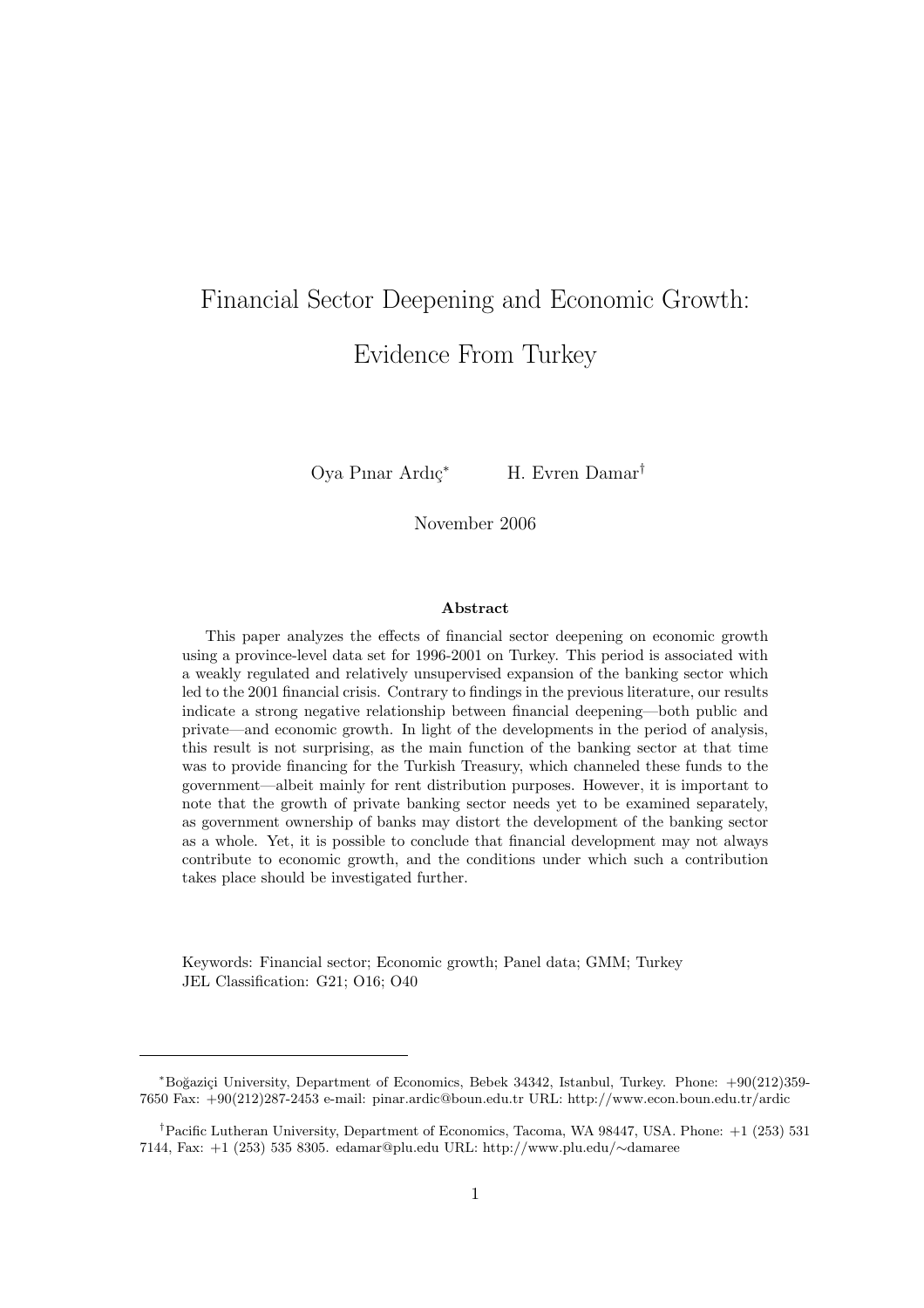## 1 Introduction

The link between financial development and economic growth (the "finance-growth nexus") has long received significant attention in economics. This attention is well-justified, since a better understanding of how the financial sector contributes to economic growth has important regulatory implications. Within the finance-growth nexus literature, some have argued that financial intermediaries mobilize, pool and channel domestic savings into productive capital, and by doing so they contribute to economic growth. If this view is to be accepted, then a competitive and well-developed banking sector must be an important contributor to (regional or national) economic growth. In a competitive banking sector, borrowing rates are higher and lending rates are lower, so the transformation of household savings into productive capital investment is faster (Valverde et al., 2003). On the other side of this debate is an argument that financial development is a consequence, and not a cause, of economic growth. In this view, economic growth increases demand for sophisticated financial instruments, which in turn leads to growth in the financial sector.<sup>1</sup>

Over the years, there have been a number of empirical attempts to investigate the link between financial development and economic growth. These studies have dealt with the issue of the direction of causality between financial deepening and economic growth by using instrumental variables. In this strand of literature, the practice is to model economic growth as being dependent on financial sector deepening, and at the same time, taking into account the possibility of bi-directional causality by finding other variables that are thought to affect financial deepening but not economic growth as instruments.

Although most of these studies have found that financial development contributes to economic growth, they have not ended the debate on the direction of causality between economic growth and financial development. This is due to the fact that most studies in this literature have used cross-country data sets. Since legal structures, cultural and economic histories differ between countries, the possibility of omitted variable bias has often

<sup>&</sup>lt;sup>1</sup>For a comprehensive review of arguments for and against the contribution of financial development to economic growth, please see Levine (2005).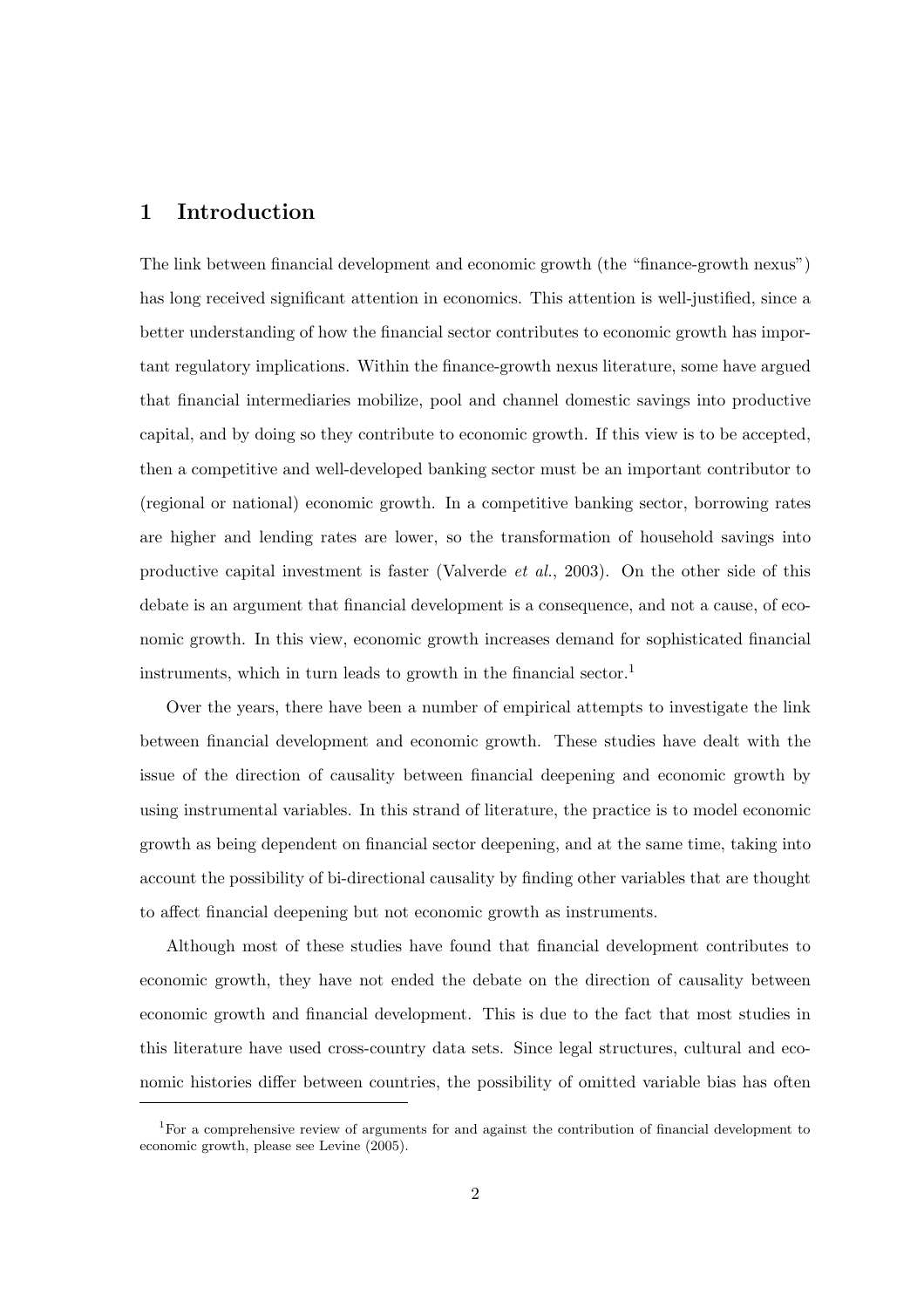been raised when discussing the results of cross-country studies. Therefore, the more recent studies, such as Levine *et al.*  $(2000)$ , have used methods that are less susceptible to biases caused by simultaneity, omitted variables and unobserved country-specific effects. For instance, Levine *et al.* (2000) employ instrumental variables, while controlling for the differences in institutions across countries to partially overcome the unobserved heterogeneity due to omitted variables bias. They find that better legal systems provide a more suitable environment for financial sector development, and financial sector development, in turn, leads to higher economic growth. Despite such substantial improvements in the empirical methods used, the issues of causality and omitted variable bias in cross-country studies are not fully resolved and the debate continues.

A potential solution to the omitted variables and unobserved country-specific effects problem is to look at growth within different the regions of a country. Although the homogeneity of institutions and culture within a country possibly reduces the omitted variable bias, the impact of financial growth on regional growth remains relatively uninvestigated in the literature. There exist some studies that have concluded that banking sector development following deregulation has lead to state level economic growth in the U.S. (Clarke, 2002 and Jayaratne and Strahan, 1996).<sup>2</sup> However, differences between the institutional and legal structures among the states still raise the possibility of omitted variable bias. Valverde et al. (2003), have investigated the issue of causality between financial development and regional economic growth in Spain and this appears to be only study of its kind looking at a country other than the U.S. Interestingly, Valverde et. al. (2003) find that increased competition in the banking sector (which leads to higher deposit and lower loan rates) has not Granger-caused economic growth in Spanish provinces. Their conclusion is that the positive link between financial development and economic growth in cross-country studies may be due to an unobserved third factor.

In light of these developments in the literature, the goal of this study is to investigate the

<sup>&</sup>lt;sup>2</sup>In an earlier study, Samolyk (1994) looks at the link between credit conditions and regional economic activity in different states of the U.S. She concludes that loan quality of local banks has a direct impact on regional economic performance, but not the other way around.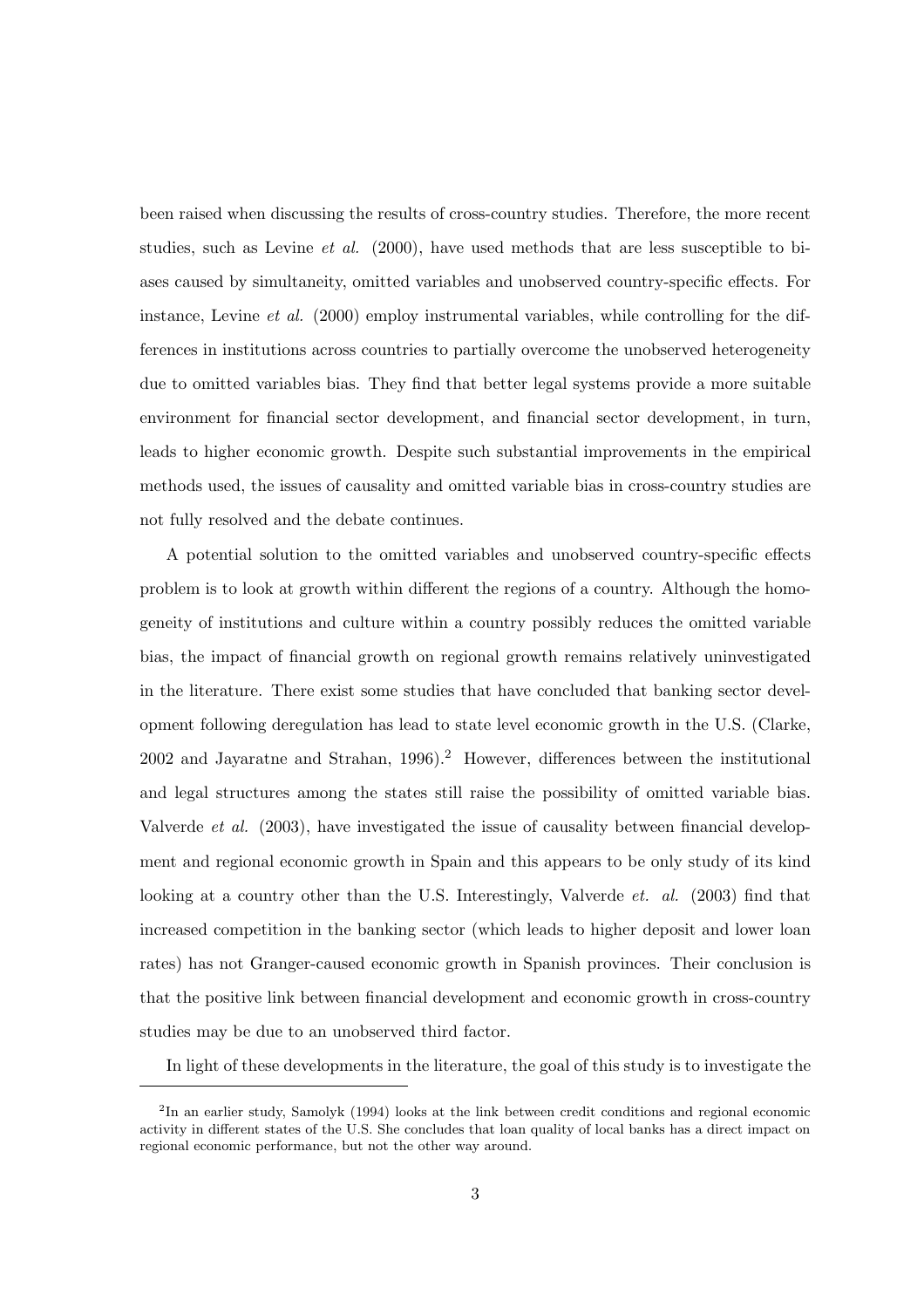link between financial sector development and economic growth in Turkey at the province level, for the period 1996-2001. The use of provincial level data reduces unobserved heterogeneity at the cross-section level, since legal environment, institutions and culture across the provinces within a country are much more similar than those across different countries. Moreover, in order to take into account the bi-directional causality between financial deepening and economic growth, instrumental variables approach is utilized, following the recent developments in the literature.

The specific focus of this paper is on the size of the financial sector, or "financial depth", defined as commercial bank deposits divided by GDP. Such a definition of financial intermediary development is very much in line with the traditional view that the financial sector can contribute to economic activity by mobilizing savings and channeling them towards productive capital investment. However, the traditional view implicitly assumes reasonably well-functioning financial intermediaries. The very limited amount of available evidence suggests that the link between financial development and economic growth may be different under adverse financial sector conditions compared to a case of well-functioning financial intermediaries. For example, Samolyk (1994) finds that compared to good credit conditions, low bank loan quality has a greater impact on real income growth in U.S. states.

In this sense, the case of Turkey during 1996-2001 is a perfect test of how the traditional finance-growth nexus theories fare when faced by an inefficient banking sector. Since it is widely agreed that the unregulated and unsustainable expansion of the banking sector during the late 1990s has contributed to the financial crisis of 2001, the link between financial deepening and economic activity in Turkish provinces may not be as straight-forward as implied by traditional views of financial intermediation.

In fact, the results of the study reveal a strongly negative relationship between financial deepening—measured in terms of both public and private banking sector—and growth in real GDP per capita in Turkish provinces. Furthermore, the result appears to be robust to a number of different econometric specifications commonly used in the empirical growth literature. Although this finding contradicts most of the studies discussed above, it is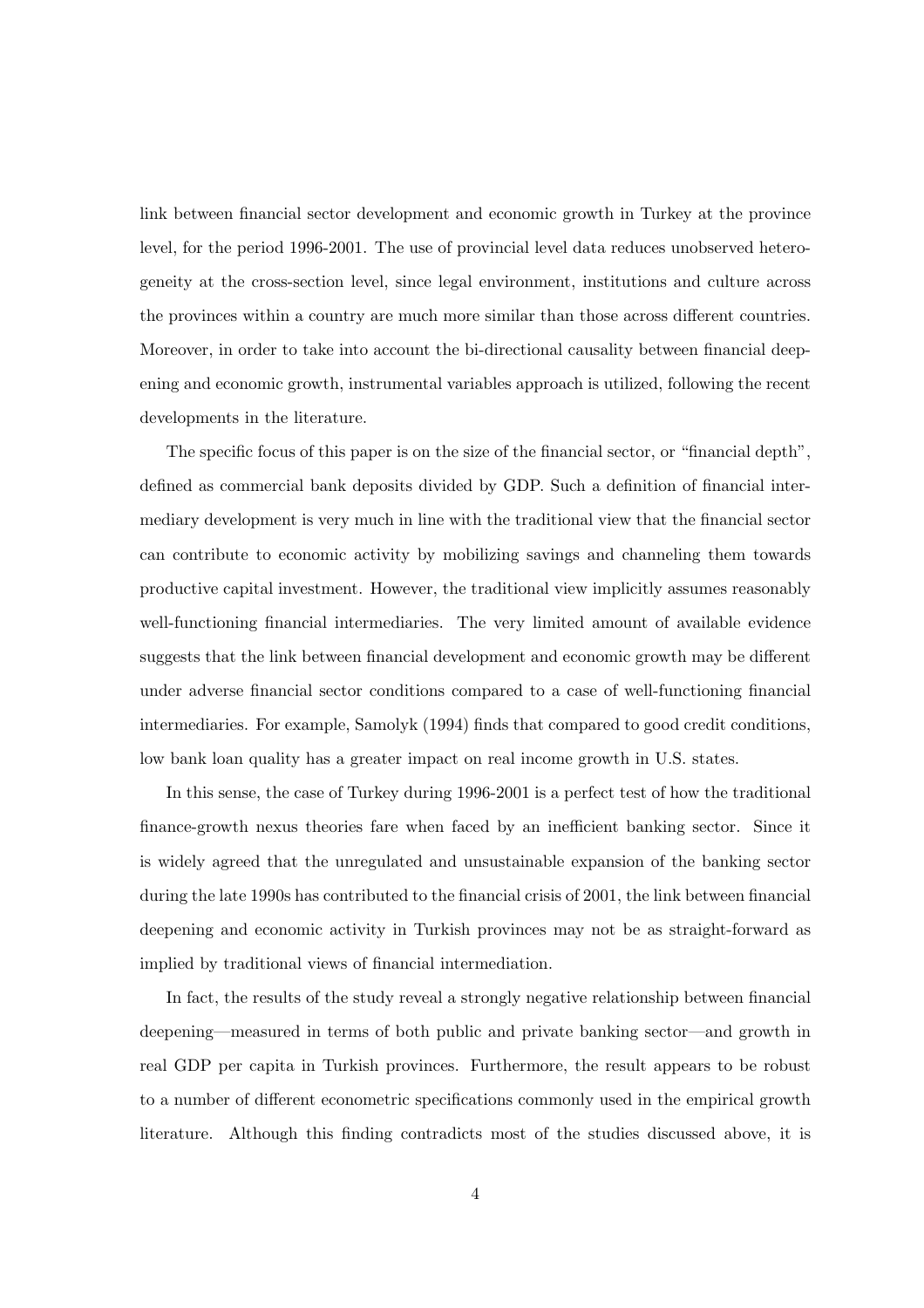not very surprising. When one considers that the main function of the Turkish banking sector during the late 1990s was to channel deposits into the Treasury (Denizer et al., 2000), it becomes clear why an increase in financial depth may lead to a slowdown in Real GDP per capita as those funds had mainly been used for rent distribution purposes by the governments. In that sense, this study shows that financial development does not always lead to economic growth and the conditions under which financial deepening occurs are crucially important when contributions of financial intermediaries to economic activity are discussed. It is likely that the somewhat dominant role of state banks in the banking sector during the 1990s differentiate Turkey from other countries that have been studied in the literature (such as Spain or the U.S.). A possible divergence in the effects of private banking sector vs. public banking sector development on economic growth still remains to be investigated, as government ownership of banks may distort the incentives in the banking sector.

It should be noted here that the goal of this study is to investigate the link between financial deepening and short-term economic activity ("short-run economic growth"). The relatively short time-span of the data set (necessitated by data availability), implies that limited conclusions can be reached concerning the link between financial development and long-run economic growth.<sup>3</sup> Nevertheless, the impact of financial development on day-today economic activity at a regional level is an understudied topic and this is where the main contributions of this study lie.

The rest of the study is as follows: Section 2 presents a brief overview of the Turkish Banking Sector and explains the features of the financial deepening that took place during the 1990s. Section 3 introduces the data set and the empirical methodology used. The results of the empirical analysis and robustness tests are discussed in Section 4. Finally, Section 5 concludes.

<sup>3</sup>Although the data set covers a significantly shorter time-span compared to the cross-country studies, its time horizon is somewhat more comparable to the few existing studies of financial development and regional growth. Perhaps due to similar issues, data sets used by Valverde et. al. (2003) and Samolyk (1994) only cover the periods 1986-1998 and 1983-1990 respectively.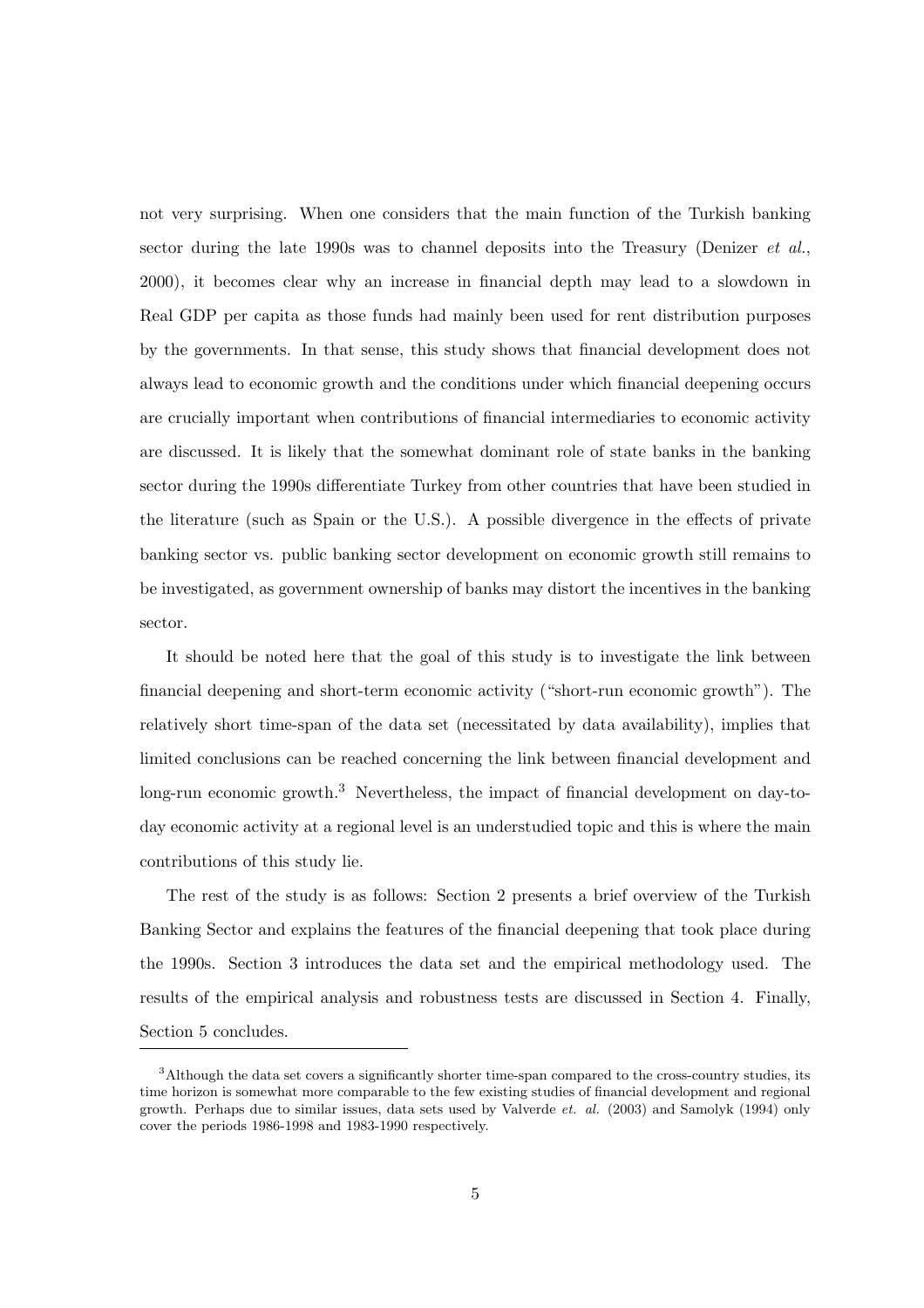## 2 Financial Development in Turkey during the 1990s

The roots of the developments in the Turkish banking sector between 1996 and 2001 can be traced back to the financial liberalization program initiated in the early 1980s. Prior to 1980, banks in Turkey was repressed and highly regulated. Almost one-third of banks were state-owned and there were ceilings on both deposit and lending rates. In order to create a more market-based system, the government initiated a liberalization program in 1980, which continued throughout the 1980s.

The late 1980s and the 1990s also witnessed persistently high inflation along with a large and rapidly growing budget deficit. Unable to bring the deficit under control, the Turkish Treasury started to increasingly rely on selling securities to commercial banks. With high net interest margins (NIMs) between borrowing and lending rates, banks favored purchasing government securities over engaging in traditional banking activities. During the 1980s and early 1990s, banks preferred to borrow funds from abroad and lend them to the government. However, in the immediate aftermath of the crisis in 1994, in which the currency was devalued and interest rates shot up, banks found it increasingly difficult to borrow funds from international markets. This made them turn to mobilizing domestic savings in order to raise funds to be lent to the government, although they had reverted back to their previous strategy of borrowing in foreign currency and lending to the Treasury  $(Damar, 2004).<sup>4</sup>$ 

These developments can clearly be seen in the figures given in Table 1. Along with the number of banks and bank branches, Table 1 also displays three traditional measures of financial deepening for the period 1990-2001. DEPTH represents total deposits divided by GDP and *CREDIT* is total loans given out by the banking sector divided by GDP.<sup>5</sup> BANK-CB is the ratio of commercial bank assets to commercial bank plus central bank

<sup>&</sup>lt;sup>4</sup>See Akçay *et al.* (2001), Alper (2001), Alper *et al.* (2001), and Alper and Öniş (2004) for more details on the development of the Turkish banking sector in the late 1990s and the early 2000s.

<sup>&</sup>lt;sup>5</sup>In the financial development literature, the preferred measure is "Lending to Private Sector" divided by GDP, however, under the Turkish accounting standards of the 1990s, it is impossible to separate loans by recipients.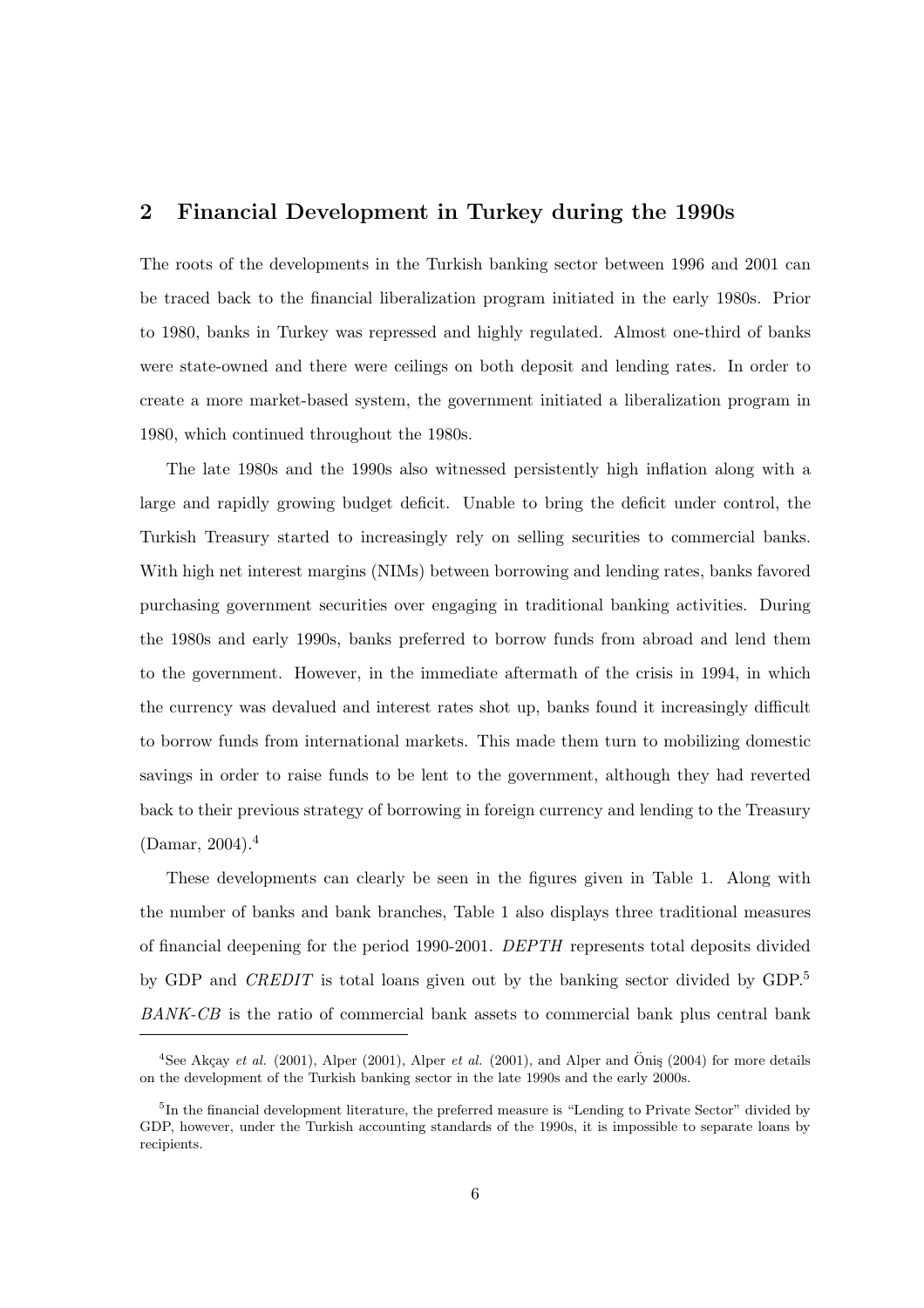assets. All three of these financial depth statistics measure the ability of commercial banks to mobilize savings in the economy (Levine, et al., 2000).

The financial depth statistics confirm the attention paid by banks to mobilizing domestic savings after 1994. During the post-1994 period, both *DEPTH* and *BANK-CB* started to increase, along with the number of branches. The increase in branches probably reflects increased competition for domestic deposits, following the reduction in the availability of foreign funds. On the other hand, it is not clear how much of these savings were turned into loans, since CREDIT remains fairly stable throughout the 1990s.

The figures in Table 1 reveal the main motivation behind this study. According to four out of five measures, the 1990s were a period of financial development in Turkey. Most of the existing evidence in the literature would then suggest that such a level of financial deepening will have a positive impact on economic growth. However, this period of banking sector growth was followed by an economic crisis in 2001. Although the crisis was triggered by a political row between the Prime Minister and the President in February 2001, most observers agree that it was actually caused by structural weaknesses in the financial sector.<sup>6</sup> The result of the crisis was a devaluation of the currency, failure of a number of banks and a severe contraction in output.

In light of these developments, it becomes very important to establish the link between financial deepening and short-term economic performance. Specifically, the question that needs to be answered is whether the crisis was caused by the rapid growth in the financial sector during the 1990s or if it happened in spite of the level of financial development that occurred prior to 2001. The answer to this question will make contributions to the financial development - economic growth literature by starting to differentiate between "good financial development" vs. "potentially harmful financial deepening."

 ${}^{6}$ See Ardıç and Yüzereroğlu (2006) and the references therein for an overview of the crisis.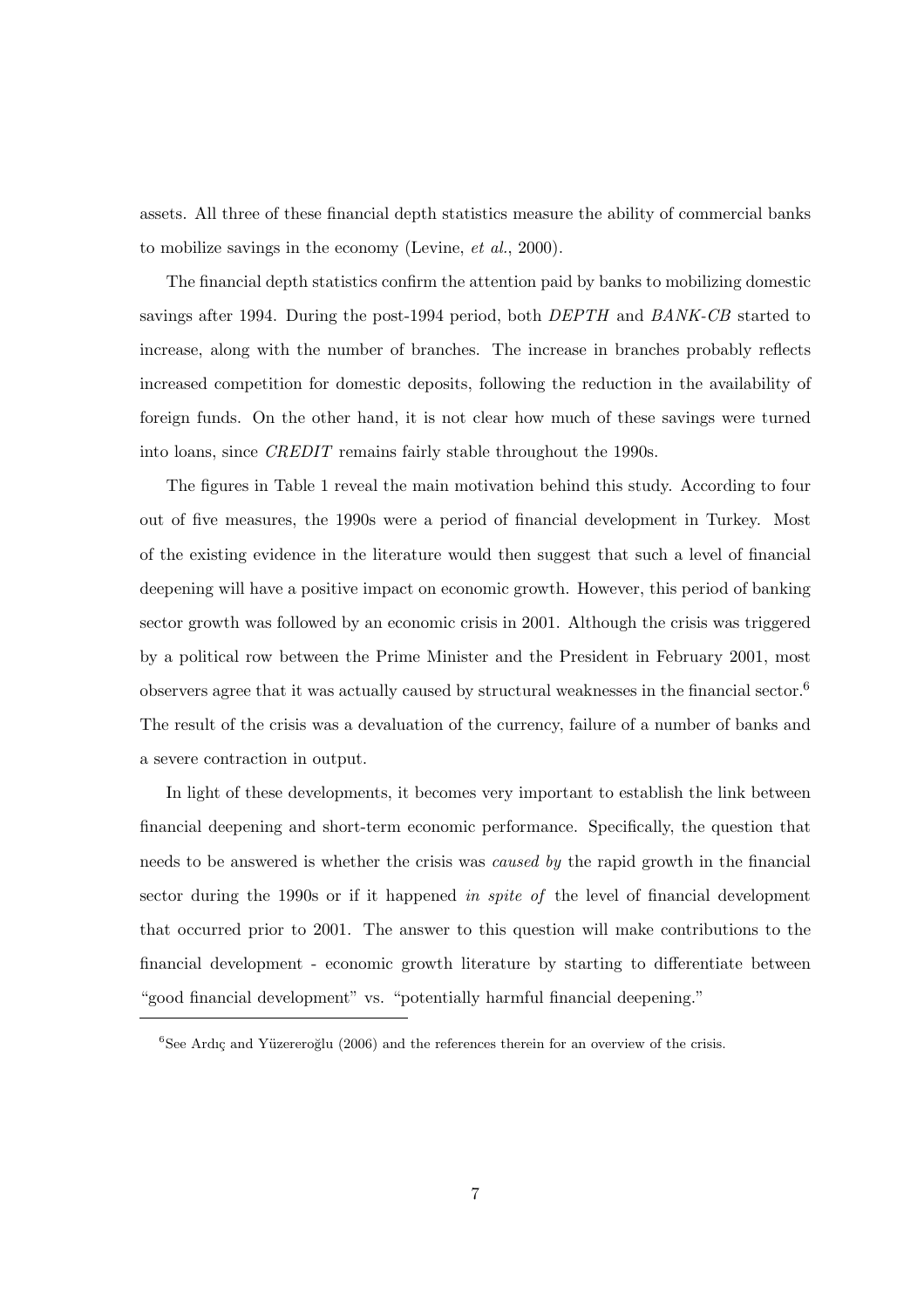## 3 Data and Methodology

#### 3.1 Methodology

Empirical growth literature has been subject to serious criticisms (see, for example, Brock and Durlauf, 2001). The major questions raised against the literature can be summarized in three parts. First, due to the open-endedness of the theories of growth underlying the empirical literature, a consensus on the potential explanatory variables has not been reached. Second, the majority of the studies in the literature treat countries (or cross-section units) that have intrinsic differences as homogeneous units, using the same regression model for all the cross-section units in the sample. Third, endogeneity is a crucial issue for growth regressions, as the dependent variable and the explanatory variables may indeed have a two-way relationship.

The purpose of this paper is to provide an analysis of the contribution of the developments in the Turkish banking sector to regional economic growth in Turkey. In order to do so, it uses an empirical model that addresses the issues mentioned above, at least partly. Note, however, that in order to account for all these issues, one can use Bayesian techniques proposed by, for example, Brock and Durlauf (2001), Doppelhofer et al. (2000), etc. but GMM estimation of a dynamic panel data set was chosen over this alternative.

The reasons for this choice are two-fold. First, this has become a standard practice in analyses of financial deepening and economic growth (see, for example, Levine et al., 2000 and Beck et al., 2000, and Levine, 2005). Second, given the issues on data availability, a dynamic-panel GMM estimation is better suited to meet the particular needs of this study. As described in the next subsection, the data set consists of 81 provinces over a 6-year period. Reliable data at the provincial level is only available for a small number of potential explanatory variables. Thus, even though the open-endedness of growth theories is a criticism of the finance-growth nexus literature in general, this data set contains only a limited number of control variables. Because of this inevitable omission of potential explanatory variables, and because of the concern that the cross-section units may not be homogeneous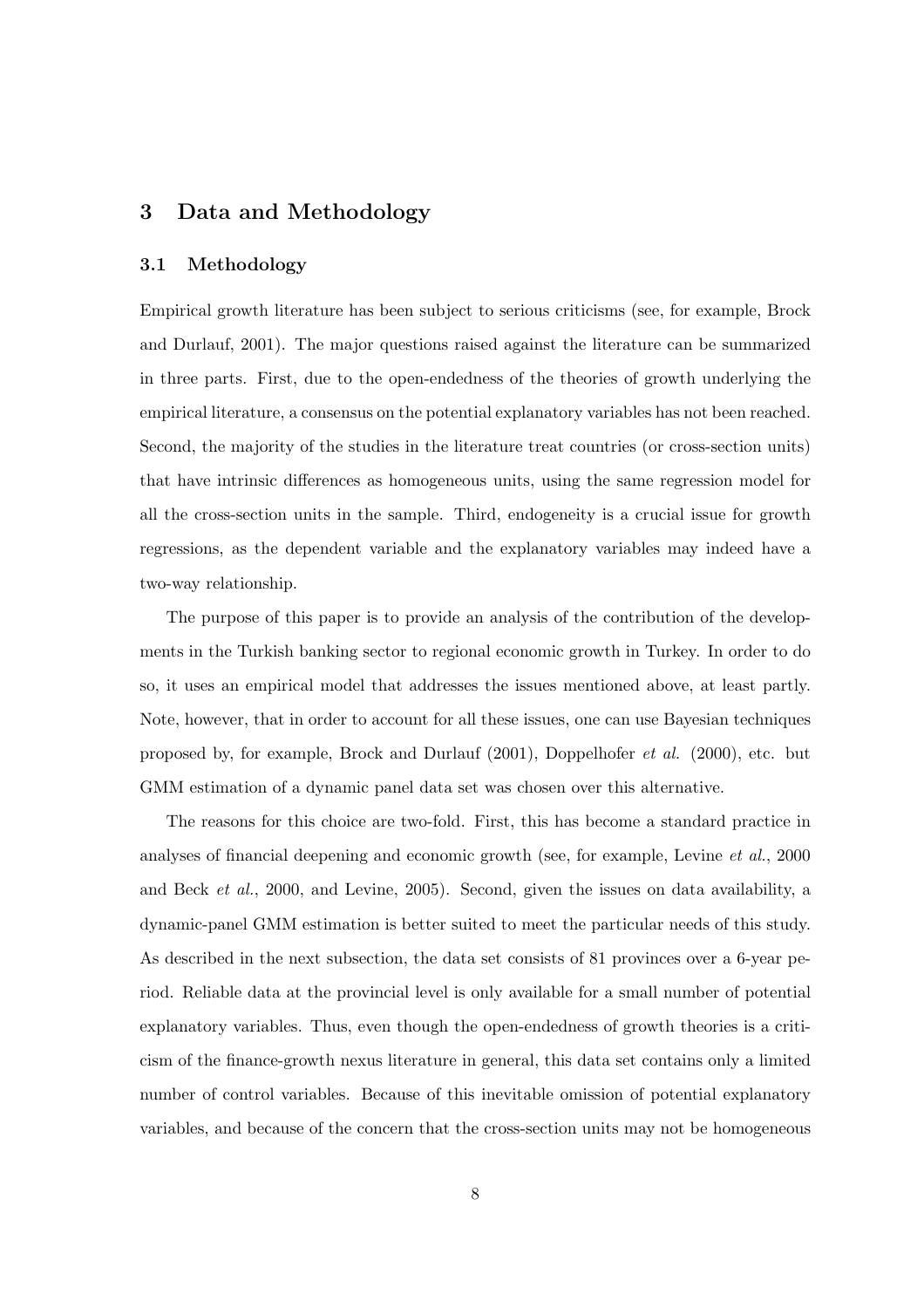regardless, the issue of unobserved heterogeneity arises. The use of fixed effects in a panel setting partially accounts for this, by making it possible to model unobserved heterogeneity. In addition, as this study has a cross-province (as opposed to a cross-country) focus, one would expect that the degree of heterogeneity is not as high. In addition, the endogeneity problem is taken care of by the use of lagged differences of explanatory variables and data on banks' costs and revenues as instruments.

Hence, the rest of this section conforms with the standard practice in the empirical growth literature to develop the model to be used in this paper by first introducing a standard cross-section empirical growth model, and then developing a dynamic panel data model for cross-province growth.

The empirical growth literature models cross-section growth dynamics through an equation of the form:

$$
y_{i,t} - y_{i,0} = (\beta - 1)y_{i,0} + \gamma' X_i + \epsilon_i
$$
\n(1)

where  $y$  is the natural logarithm real GDP per capita,  $X$  includes all variables other than the lagged real GDP per capita that are thought to affect the growth process, and  $\epsilon$  is the error term. In this setting,  $t$  is the final time period while  $0$  denotes the initial time period over which growth dynamics of  $i = 1, ..., I$  provinces are analyzed. Each variable in  $X_i$  is calculated as the averages over the period of analysis. In the current context, X includes a variable to measure financial deepening, and other variables that are considered to explain growth. Equation (1) is then estimated by OLS. However, as mentioned earlier, such growth regressions have been under attack by various recent studies on several grounds. Hence, besides OLS estimation of equation (1), this paper also uses dynamic panel data methods.

Following the convention, it is possible to write the estimable model in a panel setting as follows:<sup>7</sup>

$$
y_{i,t} - y_{i,t-1} = (\beta - 1)y_{i,t-1} + \gamma' X_{i,t} + \eta_i + \epsilon_{i,t}
$$
\n(2)

<sup>&</sup>lt;sup>7</sup>See, for example, Beck *et al.* (2000), Levine *et al.* (2000), Bond *et al.* (2001) and Levine (2005) among others.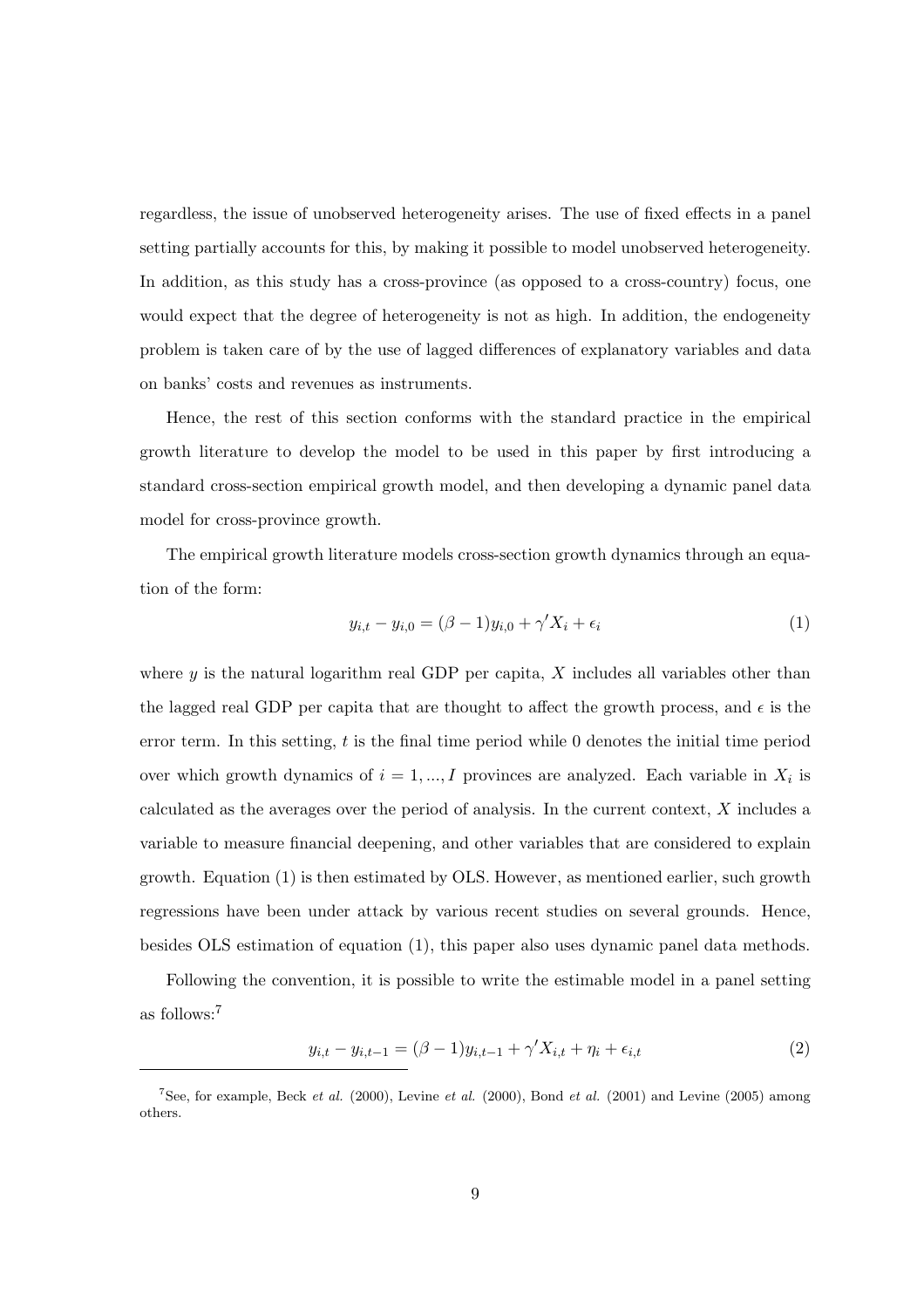where  $\eta$  is an unobserved effect specific to each province  $i, \epsilon$  is the error term, and the subscript  $t$  denotes the time period. The regressors might include period dummies to capture the time-specific effects.

To eliminate the unobserved province-specific effect, the following two-steps are necessary. First, rewrite equation (2) by adding  $y_{i,t-1}$  to both sides as:

$$
y_{i,t} = \beta y_{i,t-1} + \gamma' X_{i,t} + \eta_i + \epsilon_{i,t}
$$
\n
$$
\tag{3}
$$

and second, take the first differences of equation (3) to get:

$$
\Delta y_{i,t} = \beta \Delta y_{i,t-1} + \gamma' \Delta X_{i,t} + \Delta \epsilon_{i,t} \tag{4}
$$

where  $\Delta x_t = x_t - x_{t-1}$  denotes the first difference of a variable x.

In the context of empirical growth models, the endogeneity of the regressors is a crucial issue. In addition, once the model is transformed as above so that the unobserved provincespecific effect is eliminated, one induces a correlation between the first-differenced error term and the lagged dependent variable in equation (4). Hence, the estimation of such a model by the GMM dynamic panel estimator requires the following moment conditions:

$$
E[y_{i,t-s}\Delta\epsilon_{i,t}] = 0 \quad for \quad s \ge 2, \quad t = 3, ..., T \tag{5}
$$

$$
E[X_{i,t-s}\Delta\epsilon_{i,t}] = 0 \quad \text{for} \quad s \ge 2, \quad t = 3, ..., T \tag{6}
$$

which basically require that the error term is not serially correlated and the regressors are assumed not to be correlated with the future values of the error term. See Arellano and Bond (1991), and Arellano and Bover (1995) for details.

As shown in Arellano and Bover (1995), and Blundell and Bond (1998), the GMM estimator discussed above has a potential bias attributable to lagged values of the explanatory variables being weak instruments in (4) if the explanatory variables are persistent over time. The solution is to combine (3) with (4) to form a system. Then, for equation (3), the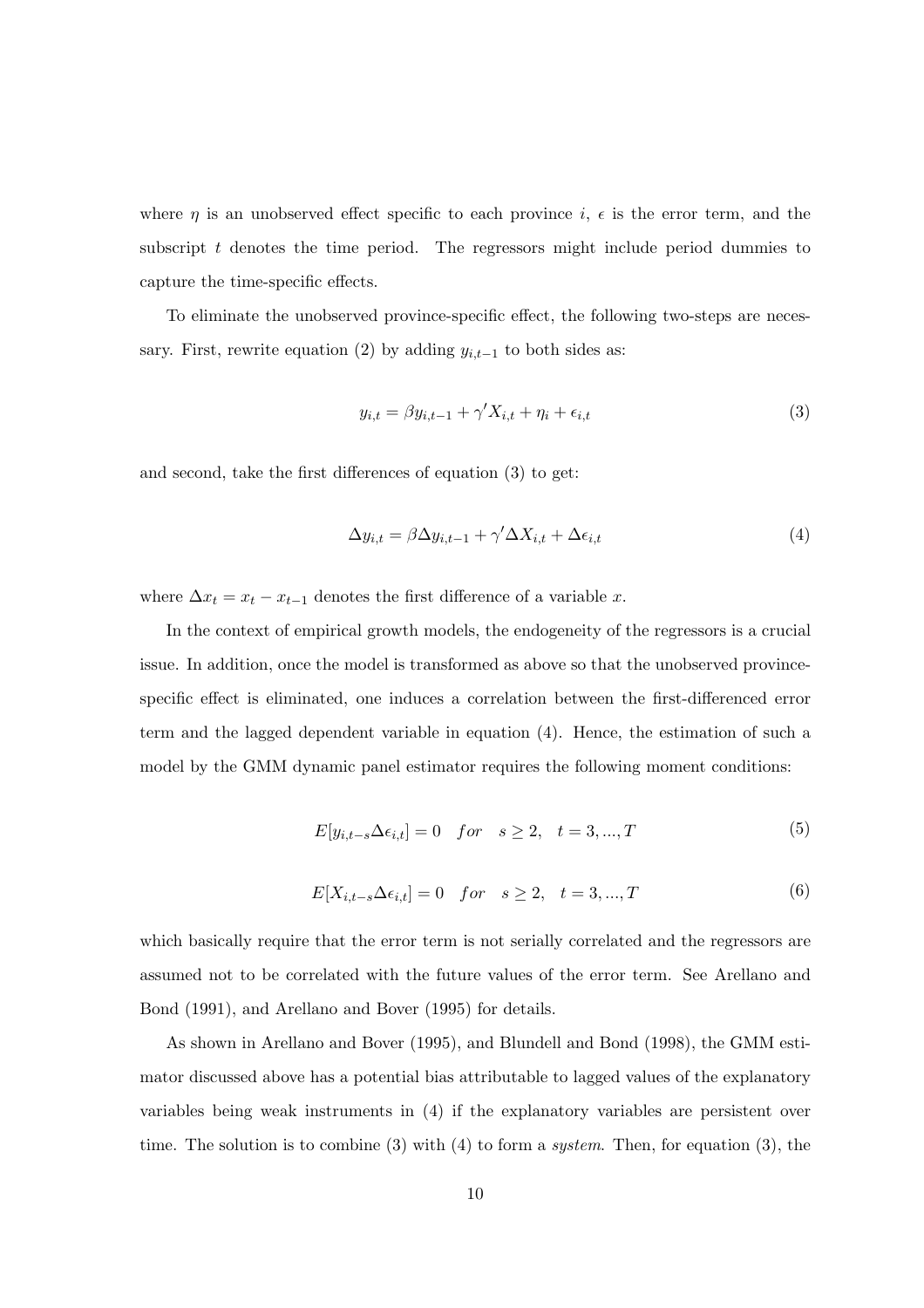relevant instruments would be the lagged differences of the explanatory variables of that equation itself while for equation (4) the instruments are unchanged, i.e. the lagged values of  $X_{i,t}$  and  $y_{i,t-1}$ . This is possible under the following additional moment conditions:

$$
E[\Delta y_{i,t-1}(\eta_i + \epsilon_{i,t})] = 0 \tag{7}
$$

$$
E[\Delta X_{i,t-1}(\eta_i + \epsilon_{i,t})] = 0 \tag{8}
$$

which simply require that the explanatory variables in differences are uncorrelated with the unobserved individual effect.

Thus, combining equations  $(3)$  and  $(4)$  together with the moment conditions  $(5)$ ,  $(6)$ ,  $(7)$ and (8), one can form a GMM estimator that is consistent and efficient. At this point, it is important to note that instrument validity is essential. This is addressed by the use of two tests, which have become a standard practice since put forth by Arellano and Bond (1991), Arellano and Bover (1995) and Blundell and Bond (1998). One is the Sargan test which tests the validity of the set of instruments with the null hypothesis that the instruments are not correlated with the residuals, and the other is a test for the presence of a second order autocorrelation in the error term. First order autocorrelation is not tested for, as the derivation of the model makes this inherent in the errors.

In order to account for financial deepening and its effects on economic growth during the period 1996-2001 in Turkey, a model of the form  $(2)$  -  $(4)$  is estimated where the explanatory variables,  $X_{i,t}$  include a measure of financial depth,  $DEPTH$ , along with the conventional variables in the empirical growth literature such as population growth  $(n)$ , a measure of openness of each province  $(OPEN = (Express + Imports)/GDP)$ , and two measures of human capital: education,  $EDU$ , and health, Health. Period dummies are also included to capture any time-specific effects. Besides the cross-section OLS and the dynamic panel GMM methods outlined above, other simple -benchmark- estimatiors such as pooled OLS and within group estimators, which fail to address one or more of the criticisms mentioned at the beginning of this section, are employed as well.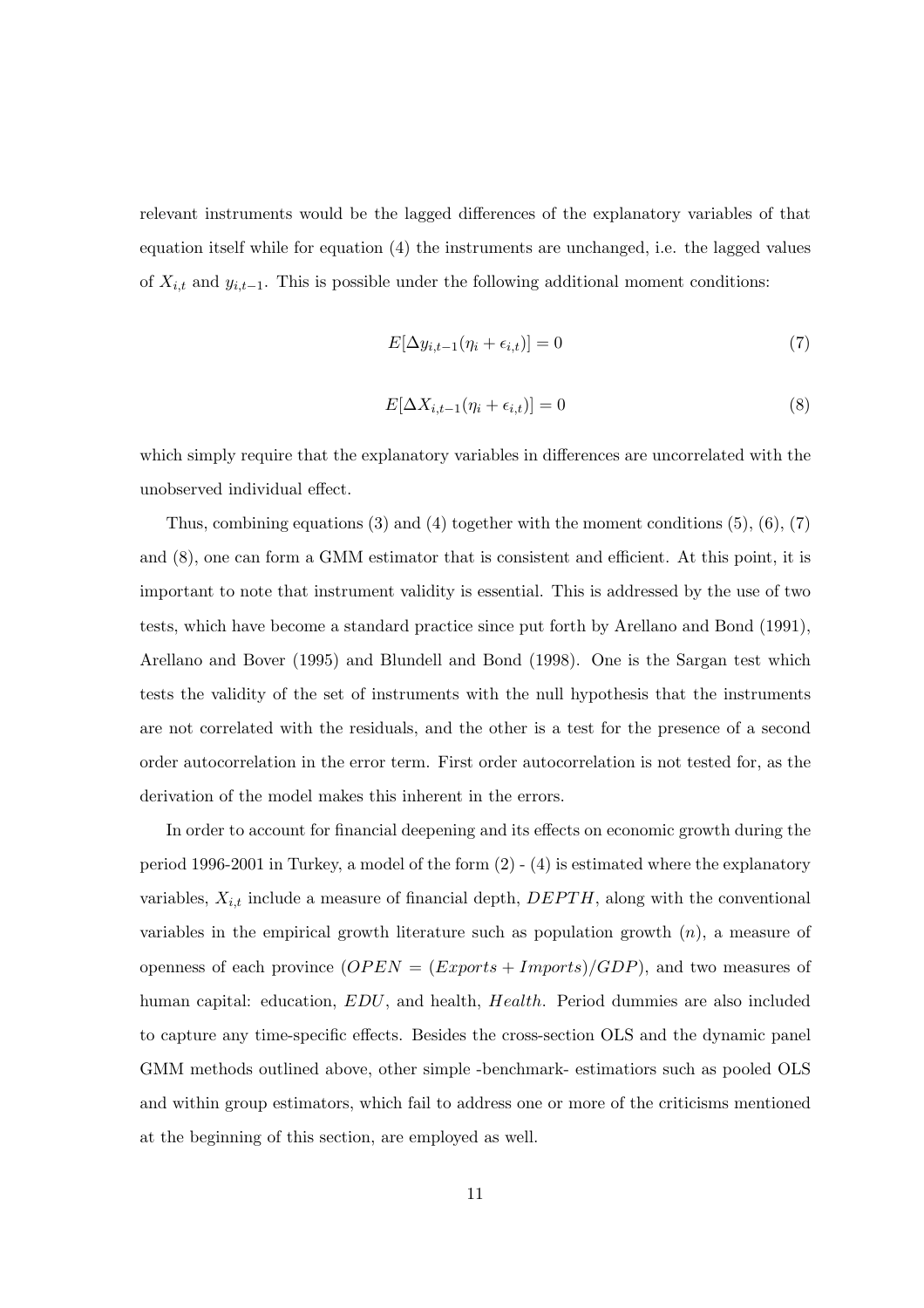### 3.2 Data

The data set includes 81 provinces of Turkey between 1996-2001. Some of these provinces were formed during the period of analysis, and hence, the data set is an unbalanced panel.

The dependent variable is the growth rate of real per capita GDP, denoted as  $g_y$ , calculated as the first difference of the natural logarithm of per capita real GDP.<sup>8</sup>

The explanatory variables include the lagged value of the real GDP per capita, in natural logarithms  $(y)$ . Other variables that are thought to affect growth are population growth  $(n)$ , education  $(EDU)$ , health  $(Health)$ , and openness  $(OPEN)$ . Annual provincial population growth is calculated using mid-year population estimates. Education measure is constructed using teacher-to-student ratio in each province for each year. Number of hospital beds per 100,000 in each province for each year is used as a proxy for health. Openness measure is the standard one used in the empirical growth literature: it is the ratio of the sum of exports and imports of each province to the GDP of each. Education and health measures are included to control for the effects of human capital on growth. It is expected that the higher values of these two measures imply a larger per capita income growth rate for the province. In addition, it is expected that per capita income growth and population growth are negatively related, as implied by theory. Population growth enters in the growth regression as  $POPN = ln(n + g + \delta)$  where g is the rate of technological progress and  $\delta$ is the rate of depreciation, and  $g + \delta = 0.05$  following the convention in the literature.<sup>9</sup> Further, openness measure and per capita income growth are expected to have a positive relationship.<sup>10</sup> The data for these explanatory variables at the province level came from the Turkish Institute of Statistics (TURKSTAT).

The level of financial depth in a province is captured by *DEPTH*, which is total bank

<sup>&</sup>lt;sup>8</sup>Real GDP per capita at the provincial level is constructed using the production approach to GDP. As production and income in a province may be different at certain instances - for example, the province of Kocaeli is very close to Istanbul and is a center of production activity, while income earners from that production activity mostly live in Istanbul - this may indicate a potential mismeasurement.

<sup>&</sup>lt;sup>9</sup>This is indicated by the Solow model. See, for example, Mankiw *et al.* (1992) for details.

 $10$ Due to data unavailability, it was not possible to include a measure of savings at the provincial level.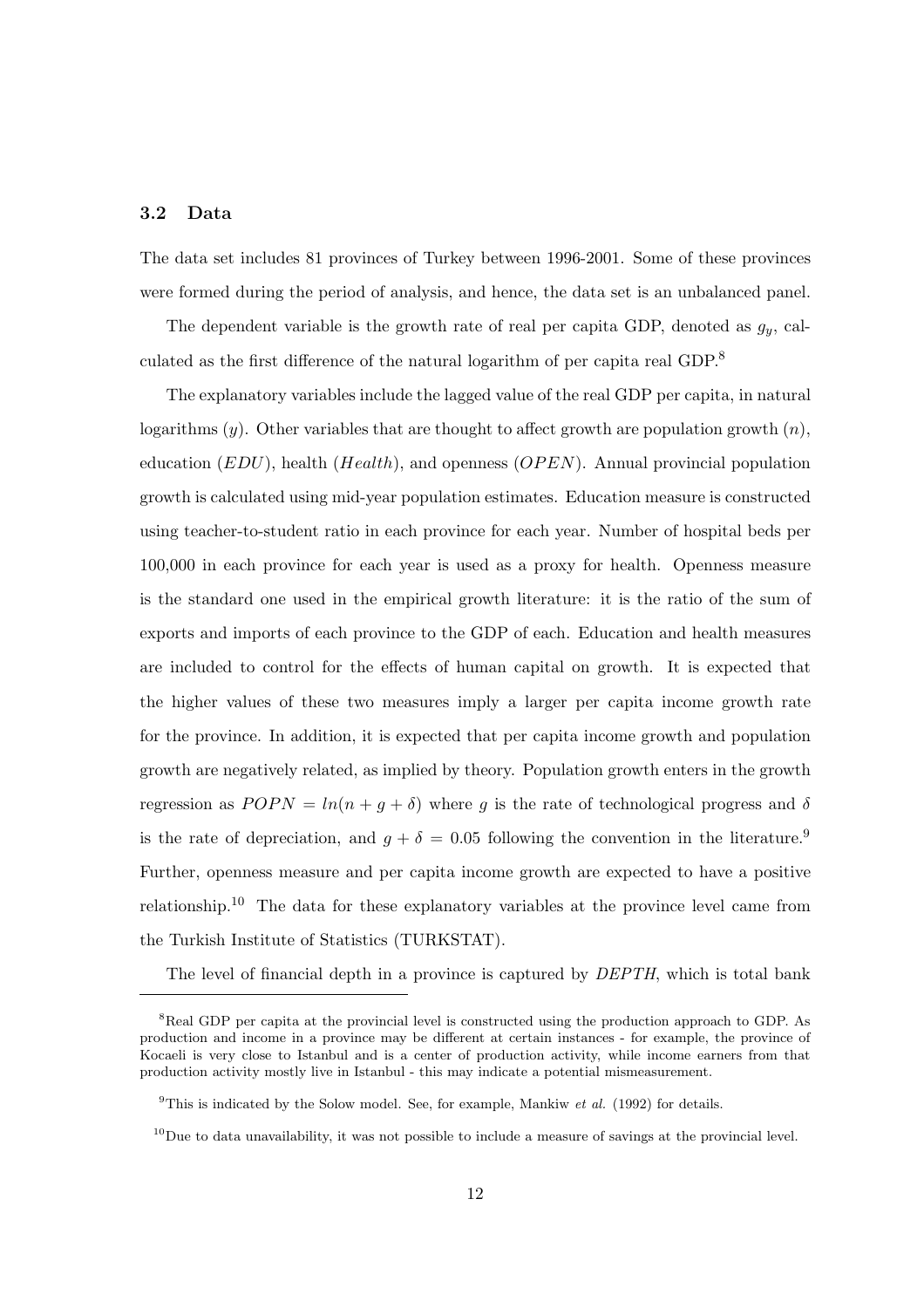deposits divided by GDP. A few different measures of financial development are used in the finance-growth nexus literature, but the deposits-to-GDP ratio is the obvious choice for this study. Although there is some province-level loan data available for Turkey, it is not possible to separate out loans by state banks (especially to local governments and state owned enterprises) from the overall lending figures. Since such lending is not generally considered as financial development in the existing literature, using the credits-to-GDP ratio (CREDIT in Table 1) was impractical. Similarly, the commercial bank assets divided by commercial bank and central bank assets ratio  $(BANK - CB$  in Table 1) can not be calculated at a province level. This leaves  $DEPTH$  as the only possible measure of financial depth that can be used at a province level. Furthermore, using this variable as a measure of financial depth can also help answer the question of whether banks mobilizing savings in the provinces but lending them to the government (instead of local firms) will have a negative impact on regional economic development or not.

As discussed above, lagged values of dependent variables (and their differences) are commonly used as instruments during the GMM estimation. However, it is also possible to use bank level cost and revenue data to construct valid instruments that take into consideration banks' preference towards collecting deposits in low cost, high revenue areas. In order to explore this opportunity, a number of such instruments were constructed and included in the analysis along with the lagged dependent variables. Using individual bank balance sheet data, ratios of interest expense to total deposits, non-interest expense to total deposits, interest revenue to total deposits and non-interest revenue to total deposits were calculated for each bank. Then, the market share of each bank in each province was calculated using the distribution of bank branches within provinces. Finally, a market share weighted average of banks' interest and non-interest costs per \$1 of deposits was calculated for each province. These provide an estimate of interest and non-interest costs of collecting \$1 of deposits in a given province. These two variables are referred to as the "micro-cost instruments." The same process was also repeated for the interest and non-interest revenue ratios in order to calculate the estimated average revenue from collecting \$1 of deposits in a province. These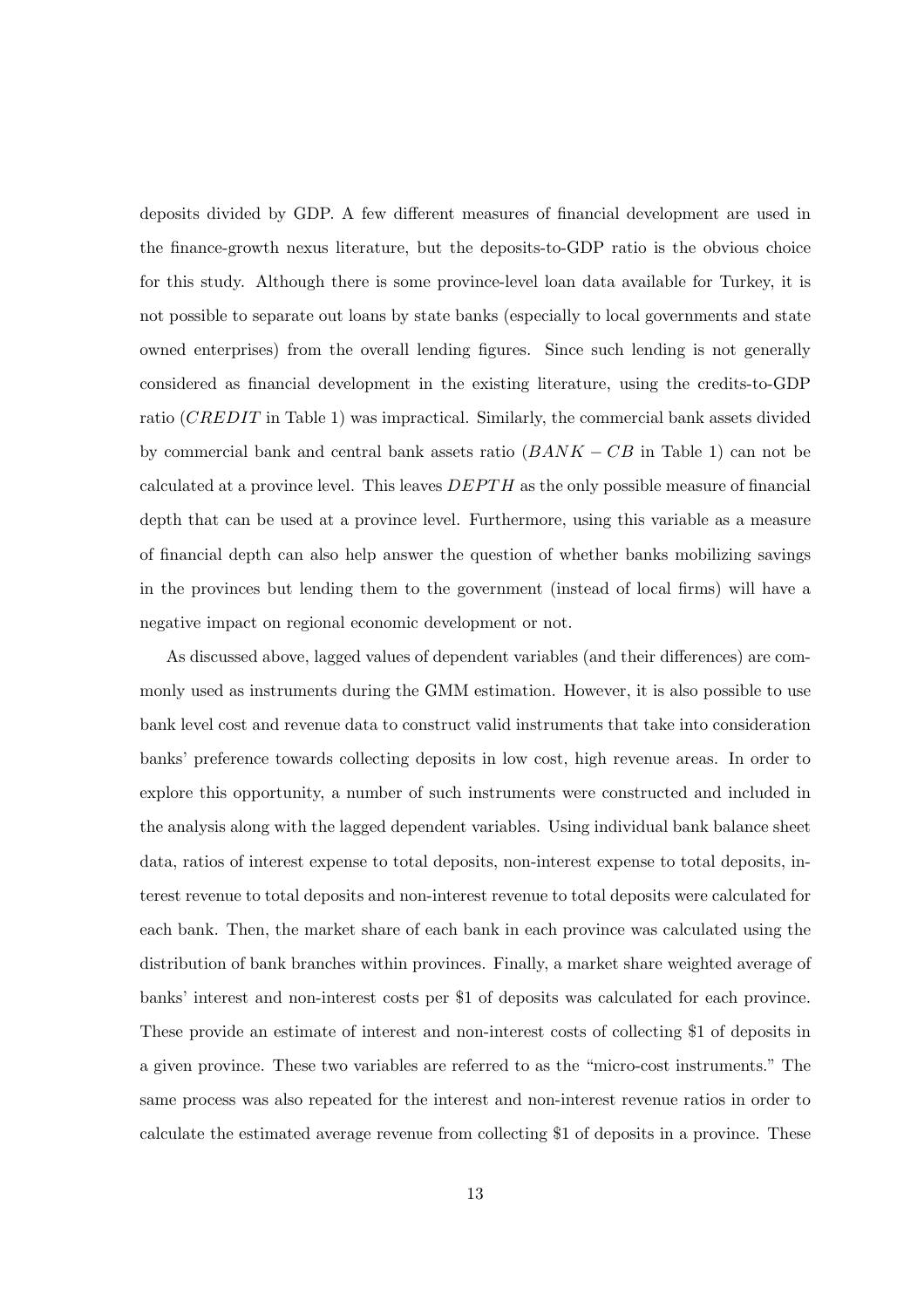two variables were then called the "micro-revenue instruments." Bank balance sheet data required for the construction of these instruments was obtained from Banks Association of Turkey (BAT).

Table 2 summarizes the descriptive statistics of the dependent and explanatory variables, and Table 3 summarizes the descriptive statistics for the micro-cost  $(IE/D)$  for interest and  $N - IE/D$  for non-interest costs) and micro-revenue ( $IR/D$  for interest and  $N - IR/D$  for non-interest revenue) instruments. Table 4 provides the correlation matrix of the data.

## 4 Empirical Analysis

As mentioned above, the analysis in this paper is done using two different methods: crosssection analysis and dynamic panel data analysis. The findings of each are reported below.

Table 5 displays the results of OLS estimation of equation (1). It is observed that the financial depth variable has a negative coefficient which is significant at 1%, i.e. financial deepening and economic growth are negatively related at the provincial level during the period of analysis. This indicates that when total bank deposits-to-GDP ratio increases by one percentage point, the provincial growth rate declines by approximately eight percentage points. Although this result may seem counterintuitive initially, it is important to reiterate that the period of analysis coincides with the pre-crisis period in Turkey in which the financial sector experienced a somewhat unregulated growth. Hence, this finding supports the claims that the crisis of 2001 was mainly due to the vulnerabilities in the banking sector as a result of this unregulated growth.

In addition to this finding, the rest of the estimation results demonstrate the following. As expected, the initial value of real per capita income,  $y_{t-1}$ , has a negative estimated coefficient, significant at 1%. Hence, this is indicative of the existence of diminishing returns over the five-year period. Moreover, the coefficient of population growth is negative and significant at 1%, indicating that provinces with higher population growth tend to have slower growth in terms of real income per capita, confirming expectations. The measures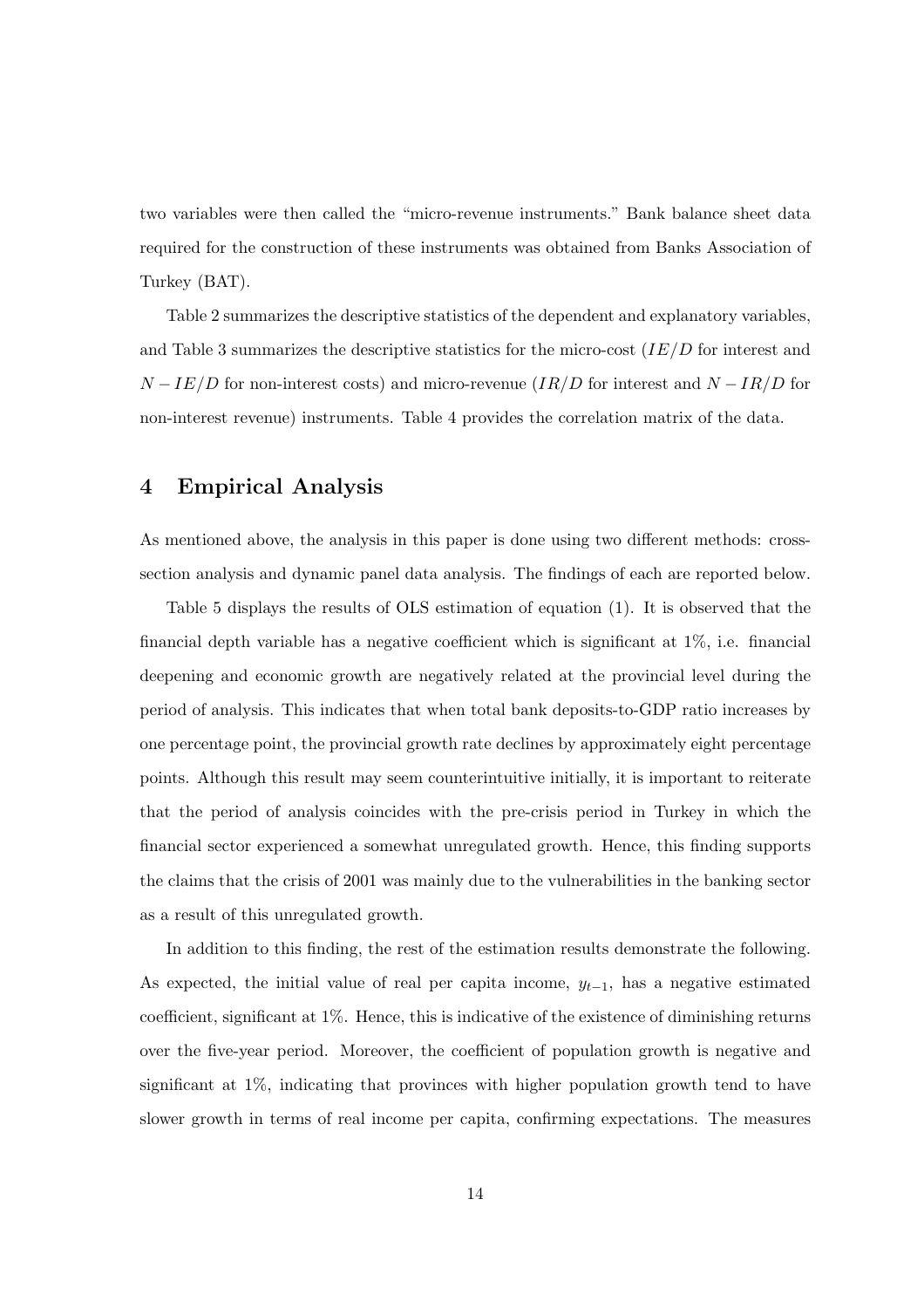of education and health are not significant in explaining the growth rate of real per capita income in the context of this cross-section growth analysis. Finally, provinces that trade largely with the rest of the world are likely to experience higher real per capita income growth.<sup>11</sup>

The second part of empirical analysis adopts the dynamic panel data analysis. This is done in three ways: estimating equation (3) via GMM using optimally lagged instruments, estimating equation (4) via GMM using optimally lagged instruments, and estimating a system of equations (3) and (4) via GMM using optimally lagged instruments.<sup>12</sup> This set of three estimations are performed for different instrument sets: one including only the relevant lags of the explanatory variables, and others including the relevant lags of the different combinations microcost and microrevenue variables along with the relevant lags of the explanatory variables.

Tables 6 and 7 summarize the results.<sup>13</sup> Table 6 reports the summary results for the financial depth variable only. As including different combinations of microcost and microrevenue variables among the instruments did not alter the results, only the estimates using the relevant lags of non-interest expense for a \$1 of deposits  $(N - IE/D)$  as additional instruments are presented. As can be observed from Table 6, financial deepening and growth are significantly and negatively related over the period of analysis, confirming the findings of the cross-section analysis.

Table 7 presents the full estimation for results of the system estimators using the relevant lags of explanatory variables as instruments, labeled in the table as [1], and the

 $11$ In cross-section estimation, explanatory variables, except the lagged value of real per capita income, are constructed by calculating the averages of each variable for each province over the entire period of analysis. As indicated above, the data set includes 81 provinces, however, some of these provinces were established during the period of analysis and thus have shorter data. In the panel setting, the data set is an unbalanced panel, however, in the cross-section setting, those provinces with shorter data span were left out of the estimation, and hence, the number of included observations is 76.

<sup>&</sup>lt;sup>12</sup>Although the first estimation is not relevant for growth, as it is used in forming the system estimator of the third, it is performed for comparison purposes.

<sup>&</sup>lt;sup>13</sup>The dynamic panel GMM estimations are performed using Arellano and Bond's DPD98 procedure for Gauss. Full estimation results are not reported for space considerations. They are available from the authors.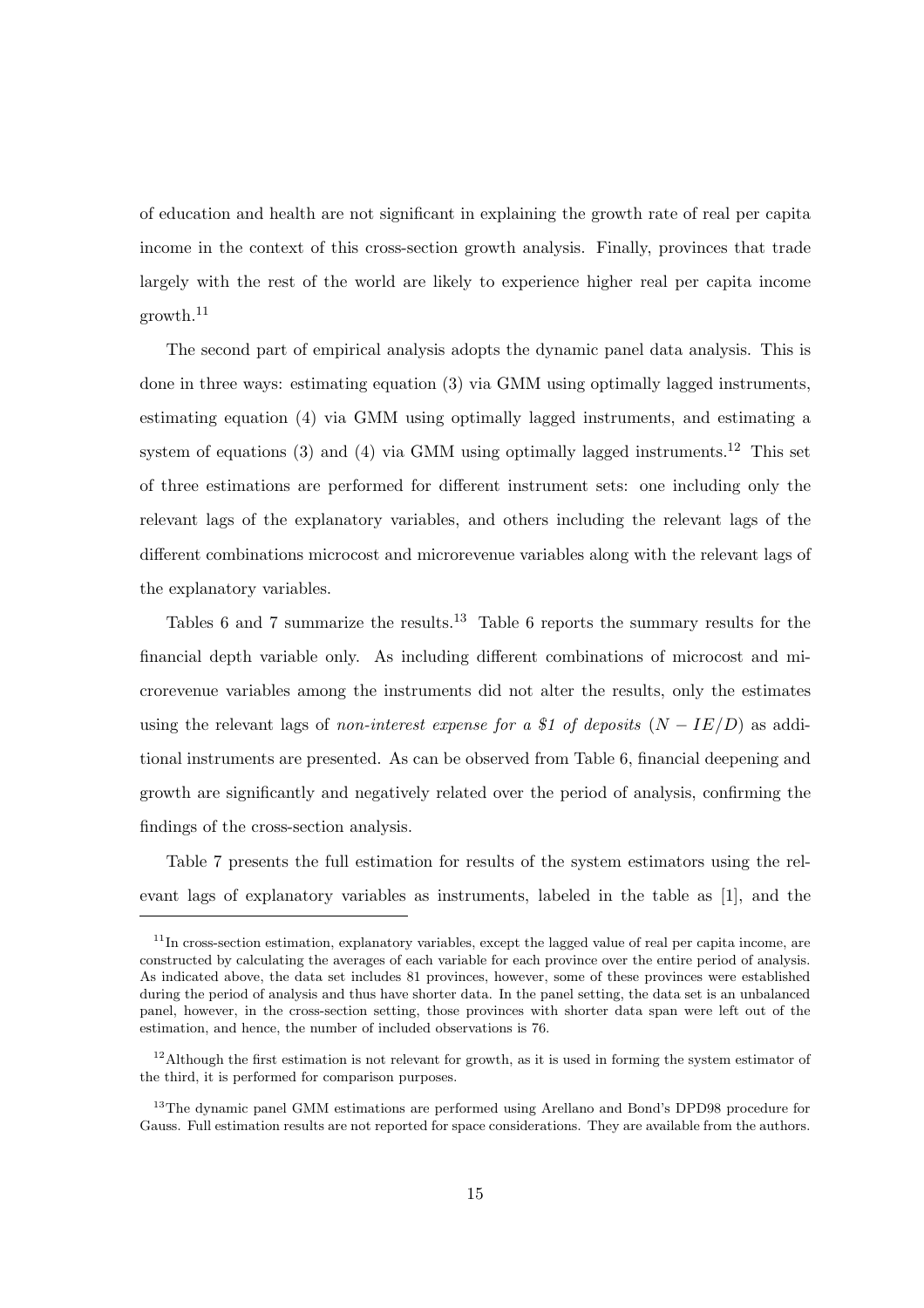relevant lags of the microcost variable as additional instruments, labeled in the table as [2].<sup>14</sup> As before, since the estimation results using the relevant lags of different combinations of microcost and microrevenue instruments produce similar outcomes, only those with non-interest expense for a \$1 of deposits are presented. The results indicate that openness indicator is significantly and positively related to economic growth, as expected. In addition, when the microcost variable is added as an additional instrument, health becomes positively significant as well. Population growth and education are insignificant as determinants of provincial growth. Furthermore, it is possible to note that years 1999 and 2001 have significant negative effects on real per capita provincial income growth while the year 2000 has a significant and positive impact. As 1999 corresponds to a relative slowdown in the economy as a whole, 2000 is when there is a slight recovery and 2001 corresponds to the year in the aftermath of the crisis, such time dummy effects are expected.

Since Table 7 reports the estimation results for equations  $(3)$  and  $(4)$ , the coefficient estimate of  $y_{t-1}$  is the estimate of  $\beta$ . One would expect, in the presence of diminishing returns, that initial real per capita income and the growth rate of real per capita income to be negatively related, as in equation (2). Hence,  $\beta - 1$  would give us this relation, as estimates of  $\beta$  are between 0 and 1. In fact, the convergence coefficient implied by [1] and [2] are 6.30% and 3.88% annually, indicating that there exists positive convergence among the provinces in terms of real per capita income during the period of analysis.<sup>15</sup> Since the empirical model includes control variables other than the lagged value of the real per capita income, these results are evidence for the existence of conditional convergence. Other studies that find evidence for conditional convergence in the Turkish context include Filiztekin (1998), and Doğruel and Doğruel (2003).

The system GMM estimates satisfy the specification tests. Table 7 reports the results

<sup>&</sup>lt;sup>14</sup>For system estimators, one-step estimates are reported as two-step estimates have downward biased standard errors. See Blundell and Bond (1998) or Bond et al. (2001). The standard errors of one-step estimates are also asymptotically robust to heteroskedasticity.

<sup>&</sup>lt;sup>15</sup>The convergence coefficient implied by the cross-section analysis above is 3.08%. For more on the derivation of the convergence coefficient see Mankiw *et al.* (1992) which is the pioneering work on the empirical applications of the Solow growth model.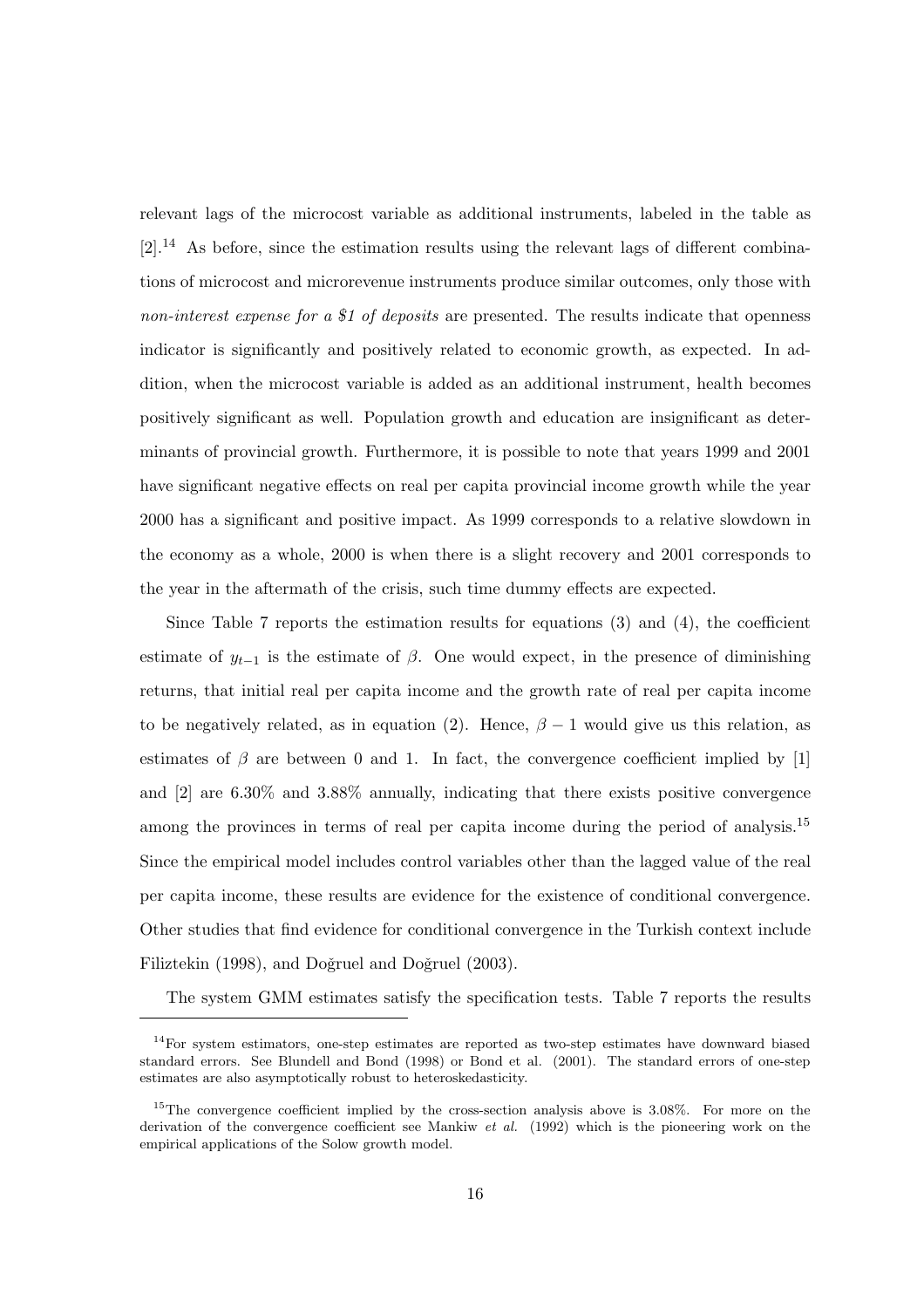of five tests: Wald test for the joint significance of coefficients, Wald test for the joint significance of time dummies, Sargan test, and second order autocorrelation tests. Since the model is first differenced, it is natural to have first order serial correlation in the errors, however, one would like to have no second order serial correlation. As can be observed from the results, the null hypothesis of no second order serial correlation cannot be rejected at any conventional significance levels. Moreover, the findings also indicate that the coefficients and the time dummies are jointly significant. Sargan test is a test for the validity of the instruments. The null hypothesis is that the instruments used are not correlated with the error terms. According to our results, this null hypothesis cannot be rejected at any conventional significance levels either.

The relationship between financial deepening an growth in the data set is further investigated using pooled OLS and within groups estimators. These methods ignore the issue of endogeneity. In addition, pooled OLS also dispenses with the unobserved heterogeneity dimension. Nevertheless, the estimation of such models is done as a benchmark for comparison purposes. The findings indicate that the negative relationship between financial deepening and economic growth prevails using these methods as well.<sup>16</sup>

## 5 Concluding Remarks

This study looked at the link between financial development and economic growth in the provinces of Turkey. Using both traditional OLS and dynamic panel GMM techniques, it was shown that financial deepening (i.e. an increase in the total deposits to GDP ratio) has a direct and robust impact on the growth rate of real GDP per capita. However, unlike most of the cross-country studies in this literature, the findings suggest that financial development has a negative relationship to economic growth. Although this conclusion may be puzzling upon first glance, it does fit rather well with the state of the Turkish economy and banking sector during the late 1990s. Unlike the traditional theories of financial intermediation, the

 $16$ The estimation results of these models are not reported for space considerations. They are available from the authors upon request.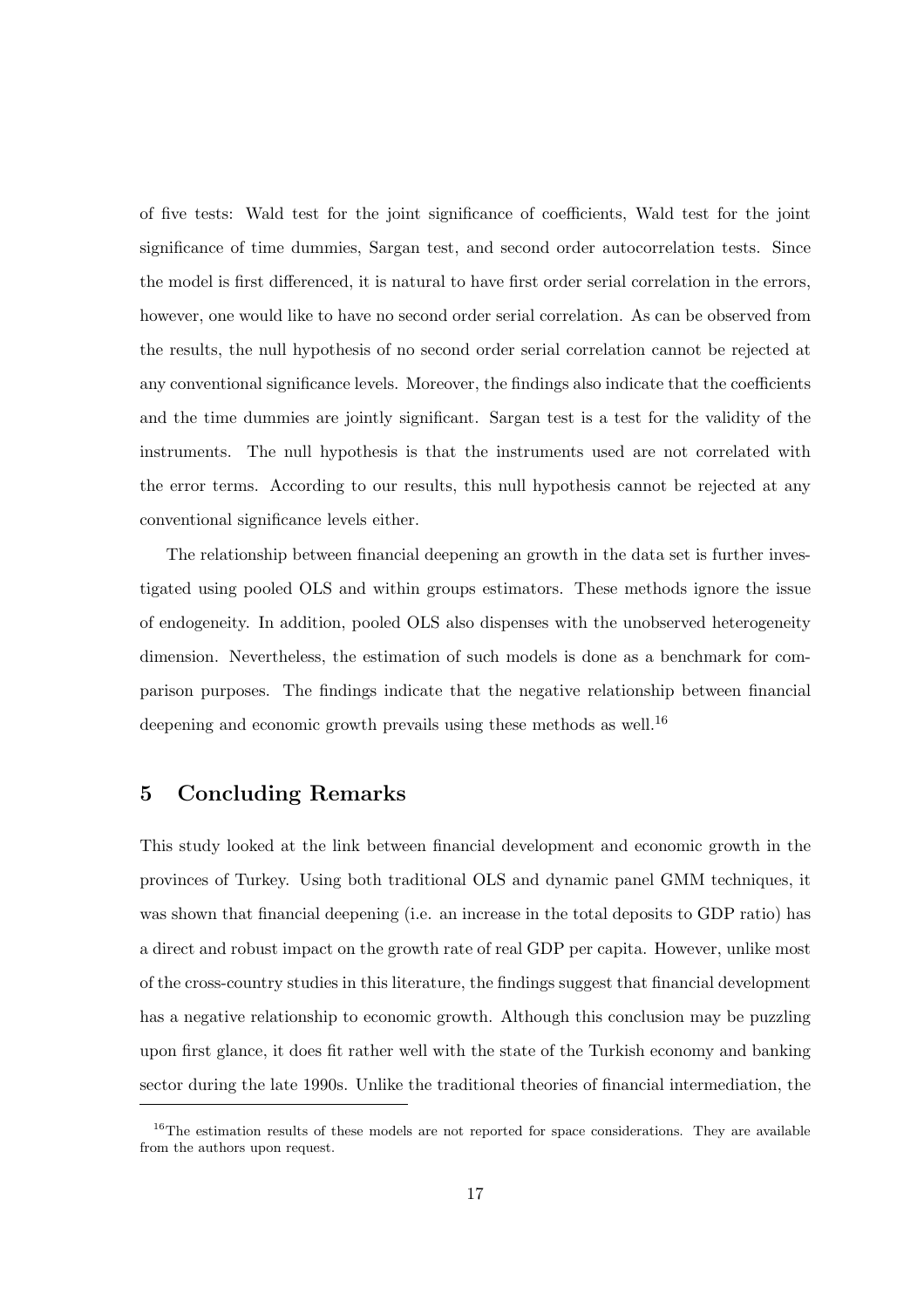Turkish banking sector during this period was not mobilizing and pooling domestic savings in order to invest in productive capital. Instead, the sector was engaged in channeling domestic resources to the government, which used the funds to cover its budget deficit. This is a much different situation compared to the U.S. (studied by Jayaratne and Strahan, 1996 and Clarke, 2004) or Spain (Valverde, et al., 2003) during the 1980s and the 1990s.

When one considers what happened in Turkey during 1996-2001, it becomes clear that the findings of this study are not directly contrary to the existing studies in the literature. This study confirms the very important link between financial development and growth, but also sounds a note of caution that not all types of financial deepening is beneficial for the economy. In the case of Turkey, financial deepening meant that savings left the provinces, depriving the real industry of credit needed for investment projects. As such, it may not be hard to imagine that if the banking sector was functioning efficiently during this period, then financial deepening may have contributed to economic growth in the provinces, as opposed to taking them into a serious crisis.

At this point, it is important to note that financial deepening is measured in terms of the growth of both the public and the private banks. As is well-documented in the literature, government ownership of banks may distort incentives leading to an underdevelopment of the banking sector.<sup>17</sup> Therefore, financial sector deepening in terms of the public and private banks could be analyzed separately before making firm conclusions about the negative relationship between financial growth and economic growth.

There are a number of other remaining issues that require attention from future studies. The unavailability of data has forced this study to concentrate on the impact of financial development to short-term economic fluctuations. A similar dynamic panel analysis with a longer horizon is undoubtedly necessary. Also, an inclusion of additional variables, in order to account for economic and cultural variations between different provinces (however small these may be) can also improve the reliability of the results.

<sup>&</sup>lt;sup>17</sup>See, for example, La Porta *et al.* 2002. Although there are major differences between state and private banks, it appears that lending to the government was equally important for both groups. During 1996-2001 the average Securities to Total Assets ratio was 14.58% for private banks and 10.10% for state banks.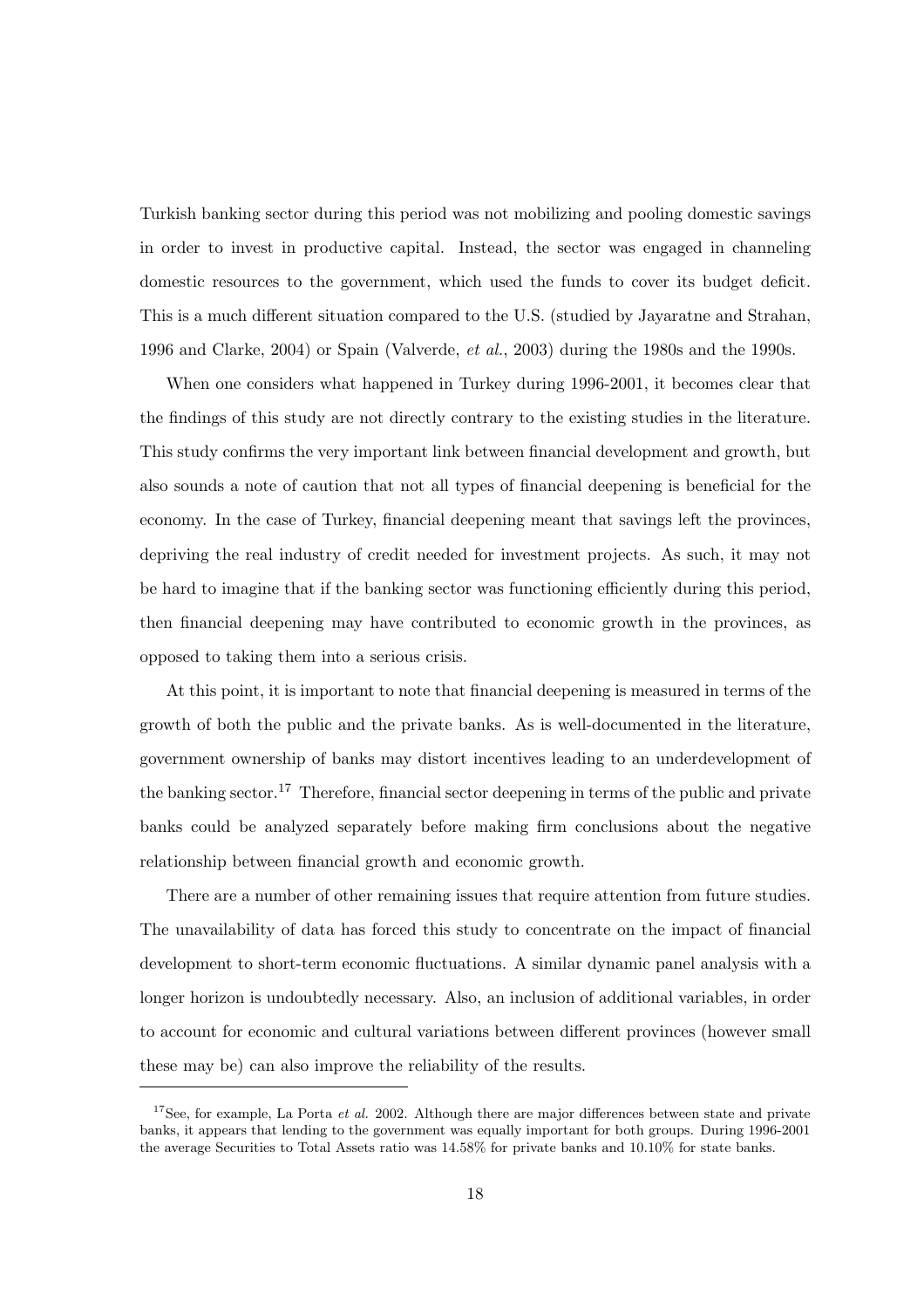## References

- [1] Akçay, O.C., R. Erzan and R. Yolalan (2001) "An Overview of the Turkish Banking Sector," Bogazici Journal, 15, 13-23.
- [2] Alper, C.E. (2001) "The Turkish Liquidity Crisis of 2000: What Went Wrong?" Russian and Eastern European Finance and Trade, 37, 51-71.
- [3] Alper, C.E., M.H. Berüment and N.K. Malatyalı (2001) "The Impact of the Disinflation Program on the Structure of the Turkish Banking Sector," Russian and Eastern European Finance and Trade, 37, 72-84.
- [4] Alper, C.E. and Z. Onis (2004) "The Turkish Banking System, Financial Crises and the IMF in the Age of Capital Account Liberalization: A Political Economy Perspective," New Perspectives on Turkey, 30, 25-54.
- [5] Ardıç, O.P. and U. Yüzereroğlu (2006) "A Multinomial Logit Model of Bank Choice: An Application to Turkey," Boğaziçi University Working Paper, No: 06-02.
- [6] Arellano, M. and S. Bond (1991), "Some Tests of Specification for Panel Data: Monte Carlo Evidence and an Application to Employment Equations," Review of Economic Studies, 58, 277-297.
- [7] Arellano, M. and O. Bover (1995), "Another Look at the Instrumental Variable Estimation of Error-Components Models," Journal of Econometrics, 68, 29-51.
- [8] Beck, T., R. Levine, and N. Loayaza (2000), "Finance and the Sources of Growth," Journal of Financial Economics, 58, 261-300.
- [9] Blundell, R. and S. Bond (1998) "Initial Conditions and Moment Conditions in Dynamic Panel Data Models," Journal of Econometrics, 87, 115-143.
- [10] Bond, S., A. Hoeffler, and J. Temple (2001), "GMM Estimation of Empirical Growth Models," CEPR Discussion Paper Series, International Macroeconomics, No: 3048.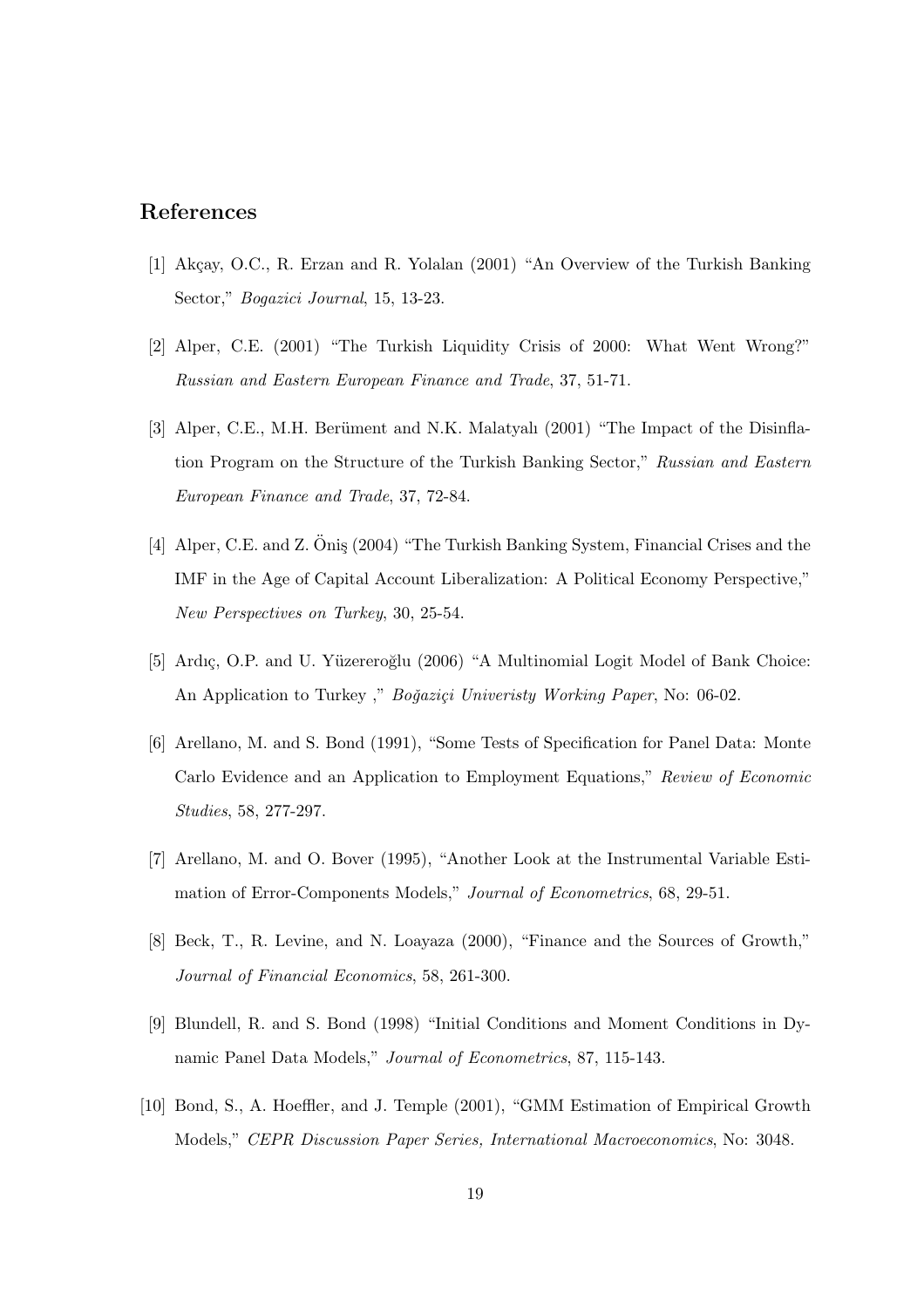- [11] Brock, W. and S. Durlauf (2001) "Growth Empirics and Reality," World Bank Economic Review, 15, 229-272.
- [12] Carbo Valverde, S., D.B. Humphrey, and F. Rodriguez Fernandez (2003), "Deregulation, Bank Competition and Regional Growth," Regional Studies, 37, 227-237.
- [13] Clarke, M. Z. (2004), "Geographic Deregulation of Banking and Economic Growth," Journal of Money Credit and Banking, 36, 929-942.
- [14] Damar, H. E. (2004) "The Turkish Banking Sector in the 1980s, 1990s and Beyond," Unpublished Manuscript.
- [15] Denizer, C. A., N. G¨ultekin, and N. B. G¨ultekin (2000) "Distorted Incentives and Financial Development in Turkey," World Bank Financial Structure and Economic Development Conference Papers.
- [16] Doğruel, F. and S. Doğruel (2003), "Regional Income Differences in Turkey and Growth," (in Turkish) in A. Köse, F. Senses and E. Yeldan (eds.)  $\textit{It}$  Uzerine Yazılar I: Küresel Düzen, Birikim, Devlet ve Sınıflar - Korkut Boratav'a Armağan, ˙Istanbul: ˙Ileti¸sim, 287-318.
- [17] Doppelhofer, G., R. Miller, and X. Sala-i Martin (2000) "Determinants of Long-Term Growth: A Bayesian Averaging of Classical Estimates (BACE) Approach," NBER Working Paper, No: 7750.
- [18] Filiztekin, A. (1998), "Convergence among the Provinces in Turkey," (in Turkish) in M. Aytaç, E. Işığıçok, and F. Acar (eds.) Proceedings of the 3<sup>rd</sup> National Econometrics and Statistics Symposium, Bursa: Uludağ University Publications.
- [19] Jayaratne J., and P. E. Strahan (1996), "The Finance-Growth Nexus: Evidence from Bank Branch Deregulation," Quarterly Journal of Economics, 111, 639-670.
- [20] La Porta, R., F. Lopez-de-Silanes, and A. Schleifer (2002) "Government Ownership of Banks," Journal of Finance, 57, 265-301.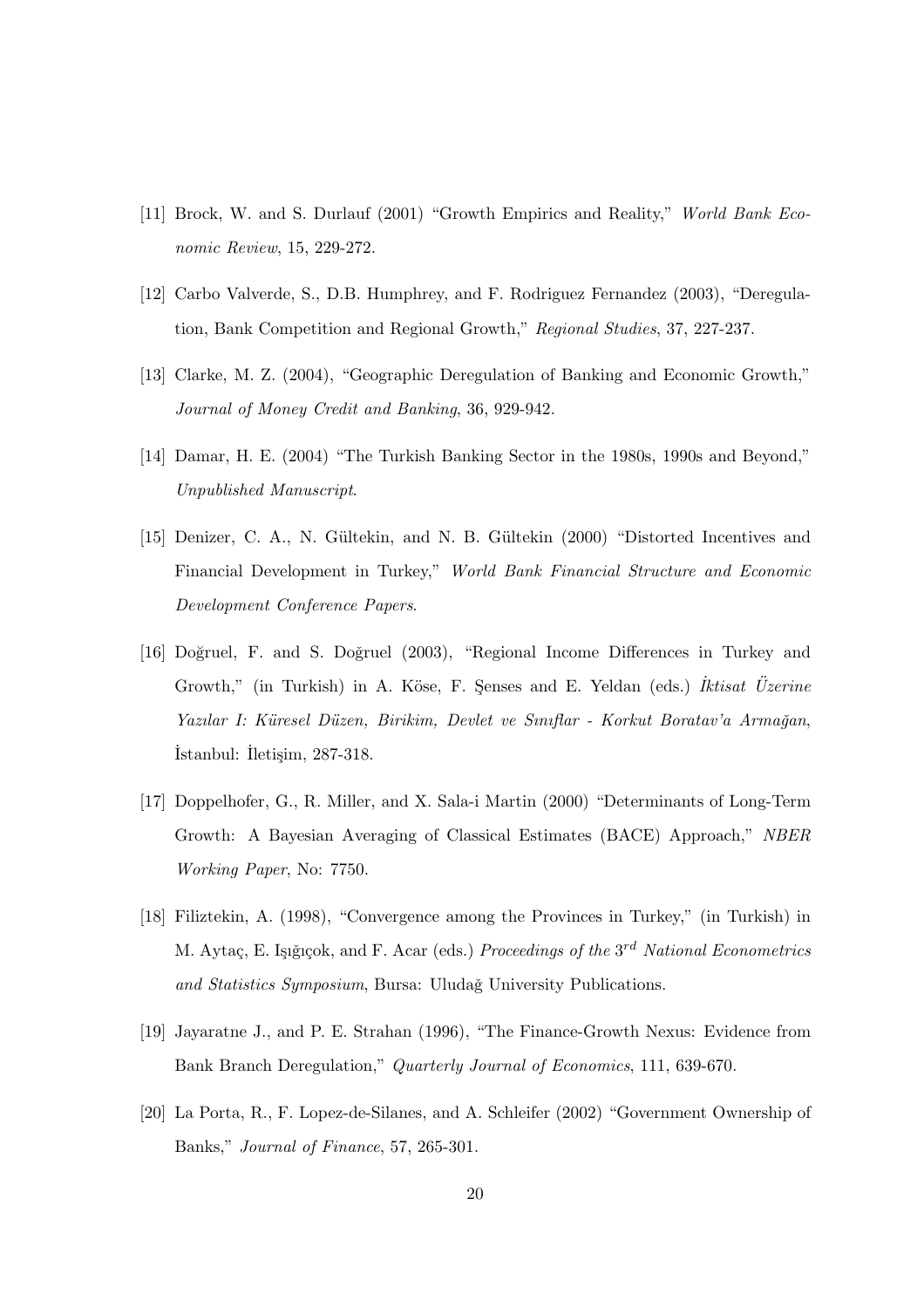- [21] Levine, R. (2005), "Finance and Growth: Theory and Evidence" in P. Aghion and S. N. Durlauf (eds.), Handbook of Economic Growth, Vol. 1A, North-Holland, Amsterdam, 865-934.
- [22] Levine, R., N. Loayaza, and T. Beck (2000), "Financial Intermediation and Growth: Causality and Causes," Journal of Monetary Economics, 58, 31-77.
- [23] Mankiw, G., D. Romer, D. Weil (1992), "A Contribution to the Empirics of Economic Growth," Quarterly Journal of Economics, 107, 407-437.
- [24] Samolyk, K. A. (1994), "Banking Conditions and Regional Economic Performance: Evidence of a Regional Credit Channel," Journal of Monetary Economics, 34, 259-278.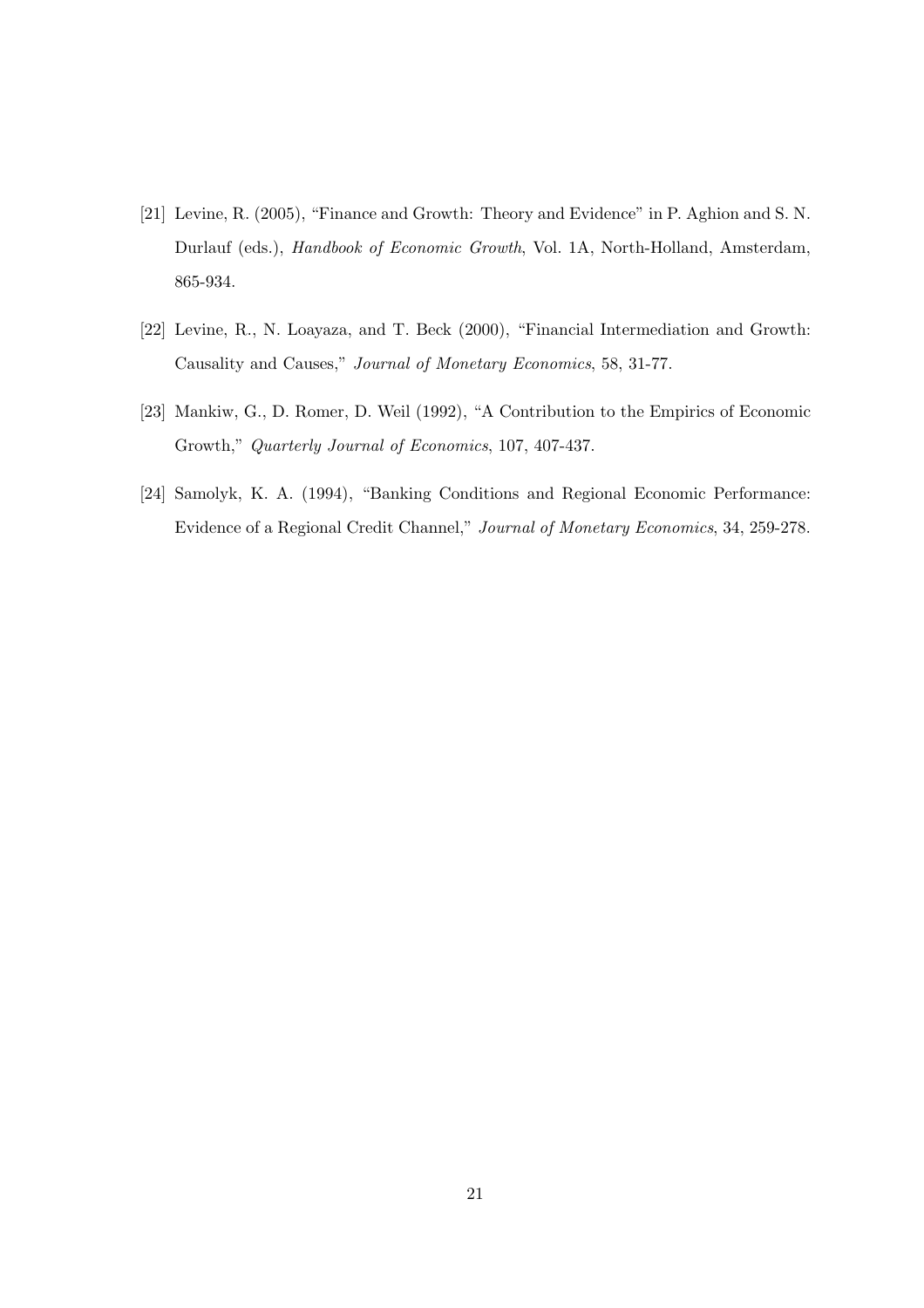| Year | Banks | <i>Branches</i> | <i>DEPTH</i> | <i><b>CREDIT</b></i> | BANK-CB |
|------|-------|-----------------|--------------|----------------------|---------|
| 1990 | 64    | 5549            | 0.2420       | 0.1411               | 0.7350  |
| 1991 | 63    | 6162            | 0.2639       | 0.1666               | 0.7531  |
| 1992 | 69    | 6323            | 0.2794       | 0.1945               | 0.7575  |
| 1993 | 70    | 6324            | 0.2749       | 0.2191               | 0.7857  |
| 1994 | 67    | 6235            | 0.3296       | 0.2049               | 0.7444  |
| 1995 | 68    | 6383            | 0.3433       | 0.1950               | 0.7428  |
| 1996 | 69    | 6618            | 0.4160       | 0.2208               | 0.7692  |
| 1997 | 72    | 7064            | 0.4350       | 0.2249               | 0.8047  |
| 1998 | 75    | 7574            | 0.4630       | 0.4157               | 0.8425  |
| 1999 | 81    | 7909            | 0.6234       | 0.1824               | 0.8470  |
| 2000 | 79    | 8078            | 0.5493       | 0.2342               | 0.8605  |
| 2001 | 61    | 7178            | 0.6538       | 0.2078               | 0.7379  |

Table 1: Financial Development measures in Turkey for the period 1990-2001. DEPTH is given by "Total Deposits/GDP", CREDIT is "Total Loans/GDP" and BANK-CB is "Commercial Bank  $Assets/(Comment$  Bank + Central Bank Assets)"

|           | $g_y$     | $y_t$  | $y_{t-1}$ | <i>DEPTH</i> | POPN      | EDU       | Health. | OPEN   |
|-----------|-----------|--------|-----------|--------------|-----------|-----------|---------|--------|
| Mean      | 0.0262    | 8.4446 | 8.4185    | $-1.7855$    | $-2.8632$ | $-3.2054$ | 5.1382  | 0.0917 |
| Median    | 0.0269    | 8.4899 | 8.4636    | $-1.7482$    | $-2.8154$ | $-3.1615$ | 5.1761  | 0.0470 |
| Maximum   | 0.6983    | 9.7763 | 9.7707    | 0.1754       | $-2.3799$ | $-2.6340$ | 6.4520  | 0.8245 |
| Minimum   | $-0.2496$ | 7.2034 | 7.1929    | $-3.2180$    | -4.2434   | -4.1359   | 3.7842  | 0.0000 |
| Std. Dev. | 0.1112    | 0.4752 | 0.4821    | 0.5822       | 0.2924    | 0.2596    | 0.5143  | 0.1265 |

Table 2: Descriptive Statistics. Dependent and Explanatory Variables. Variables in natural logarithms, except for growth rates which are log differences.  $g_y$  denotes growth rate of real per capita income, y is real per capita income, DEPTH and POPN are financial depth and population growth, respectively. Education indicator, EDU, is student-to-teacher ratio, Health indicator is number of hospital beds per 100,000, and openness indicator, *OPEN*, is exports plus imports-to-GDP.

|           | IE/D   | <i>N-IE/D</i> | IR/D   | $N$ -IR/D |
|-----------|--------|---------------|--------|-----------|
| Mean      | 0.3182 | 0.0747        | 0.4210 | 0.0092    |
| Median    | 0.3093 | 0.0738        | 0.4023 | 0.0169    |
| Maximum   | 0.5450 | 0.1254        | 0.7919 | 0.0596    |
| Minimum   | 0.1956 | 0.0460        | 0.2708 | $-0.0768$ |
| Std. Dev. | 0.0738 | 0.0138        | 0.1100 | 0.0308    |

Table 3: Descriptive Statistics. Potential Instruments.  $IE/D$  and  $N-E/D$  are the estimated interest and non-interest costs of collecting a \$1 of deposits in a province, respectively. IR/D and N-IR/D are interest and non-interest revenues earned from collecting \$1 in deposits in a province.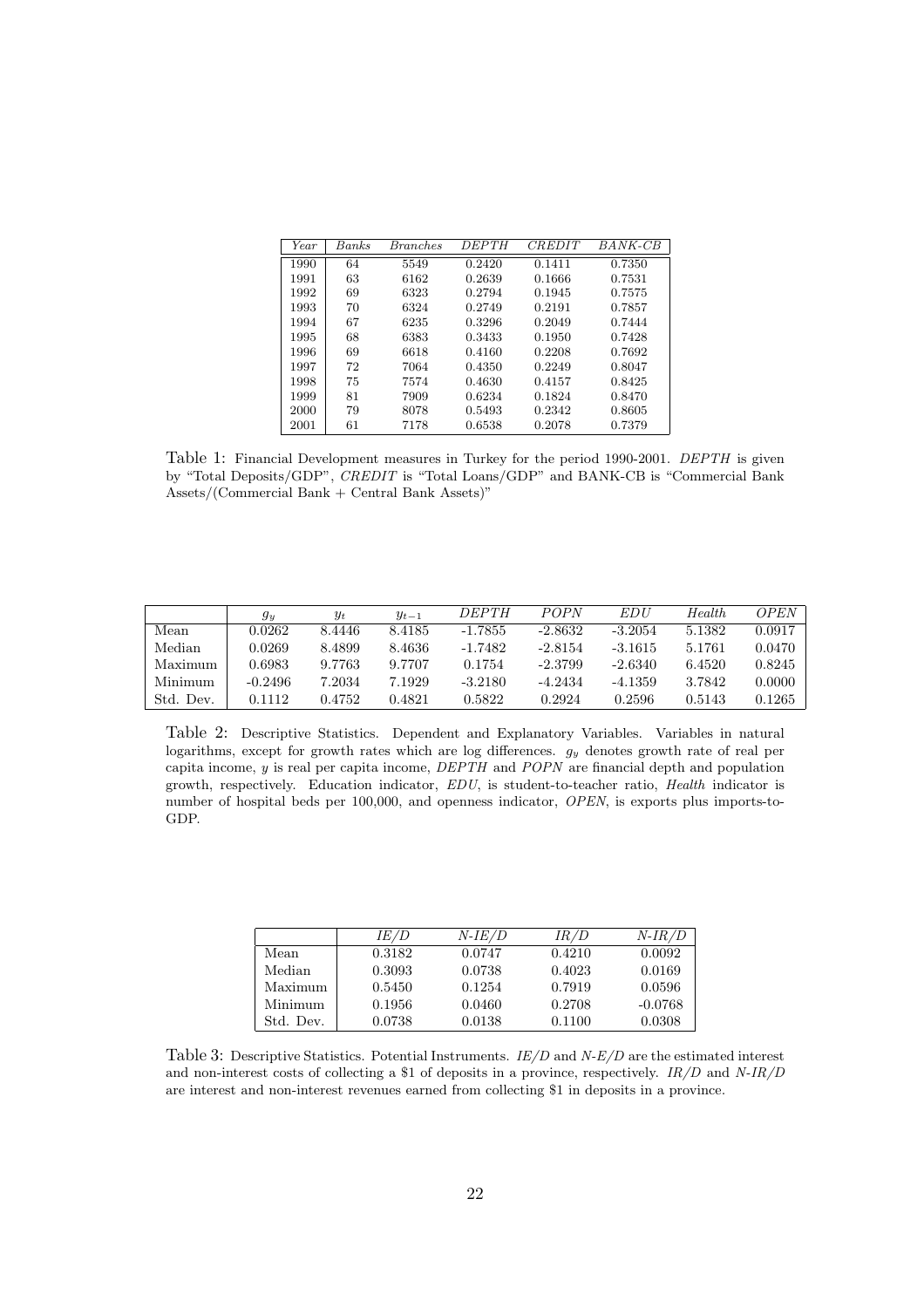|                                                                                     |                      | 0.3981    |
|-------------------------------------------------------------------------------------|----------------------|-----------|
|                                                                                     | $-0.1682$            | 0.0584    |
| $-0.4208$                                                                           | 0.3879               | 0.4142    |
| 0.5291<br>$-0.2190$                                                                 | 0.4888               | 0.5296    |
| $-0.1960$<br>$\begin{array}{ c c }\n\hline\n0.3064 \\ \hline\n-0.1991\n\end{array}$ | $\frac{6100}{82770}$ | 0.4433    |
| 0.0257                                                                              |                      | $-0.1325$ |
| $-0.0093$<br>$\frac{0.0399}{0.0399}$                                                | 0.3053               | 0.2579    |
| $\frac{0.0013}{2}$<br>$-0.1598$                                                     | $\frac{0.0744}{5}$   | $-0.0390$ |
| 0.0386<br>0.1247                                                                    | $-0.1535$            | $-0.0399$ |

| ֚֚֚֚֚֚֓֓֓ <b>֓</b>   |
|----------------------|
| l                    |
| $\ddot{\phantom{a}}$ |
| j                    |
|                      |
| ;                    |
|                      |
|                      |
|                      |
| そくら くらせ りょ てくていこくさく  |
|                      |
|                      |
|                      |
|                      |
| s<br>S               |
| j                    |
|                      |
|                      |
|                      |
| י<br>ו               |
| i<br>Sinasa          |
|                      |
|                      |
|                      |
| )<br> <br> <br> <br> |
|                      |
|                      |
| ĺ                    |
|                      |
|                      |
| $\frac{1}{2}$        |
|                      |
|                      |
| $\frac{1}{2}$        |
|                      |
|                      |
|                      |
|                      |
| Ì                    |
|                      |
| j<br>į               |
| ֞                    |
|                      |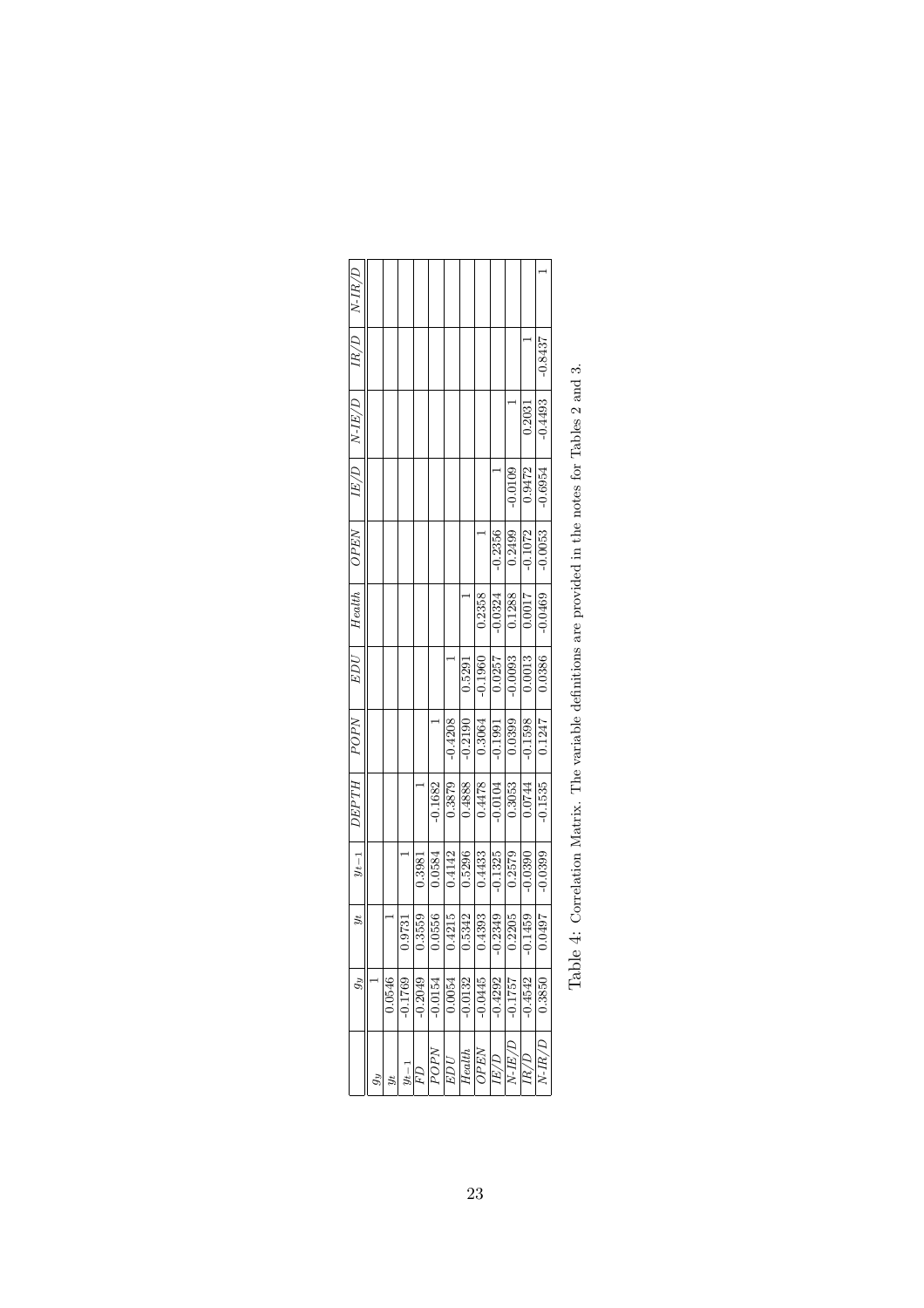| Constant           | 0.1632      | (0.9891) |
|--------------------|-------------|----------|
| $y_{t-1}$          | $-0.1400*$  | (0.0542) |
| <i>DEPTH</i>       | $-0.0798*$  | (0.0343) |
| $\boldsymbol{n}$   | $-0.1495*$  | (0.0682) |
| <i>EDU</i>         | 0.0088      | (0.1176) |
| H <sub>ealth</sub> | 0.0978      | (0.0703) |
| OPEN               | $0.3533***$ | (0.2093) |
| S.E.E.             | 0.1276      |          |
| $\bar{R}^2$        | 0.1806      |          |
| No. Obs.           | 76          |          |

Table 5: Financial deepening and growth: cross-sectional OLS estimation of equation (1). Standard errors are in parentheses. \*, \*\*, and \*\*\* show that the coefficient estimate is significant at 1%, 5% and 10%, respectively.

|                          | 1          | 2          |
|--------------------------|------------|------------|
| Levels                   | $-0.0116*$ | $-0.0123*$ |
|                          | (0.0009)   | (0.0010)   |
| <b>First Differences</b> | $-0.1250*$ | $-0.1289*$ |
|                          | (0.0057)   | (0.0059)   |
| System                   | $-0.1255*$ | $-0.1247*$ |
|                          | (0.0229)   | (0.0205)   |

Table 6: Financial deepening and growth: summary of dynamic panel analysis. Levels correspond to equation (3), first differences correspond to equation (4) and system corresponds to a system of these two equations. Model [1] uses optimally lagged first differences of the explanatory variables as instruments while model [2] has optimally lagged values of the microcost variable non-interest expenses-to-deposits ratio as well. Standard errors are in parentheses. \*, \*\*, and \*\*\* show that the coefficient estimate is significant at 1%, 5% and 10%, respectively.